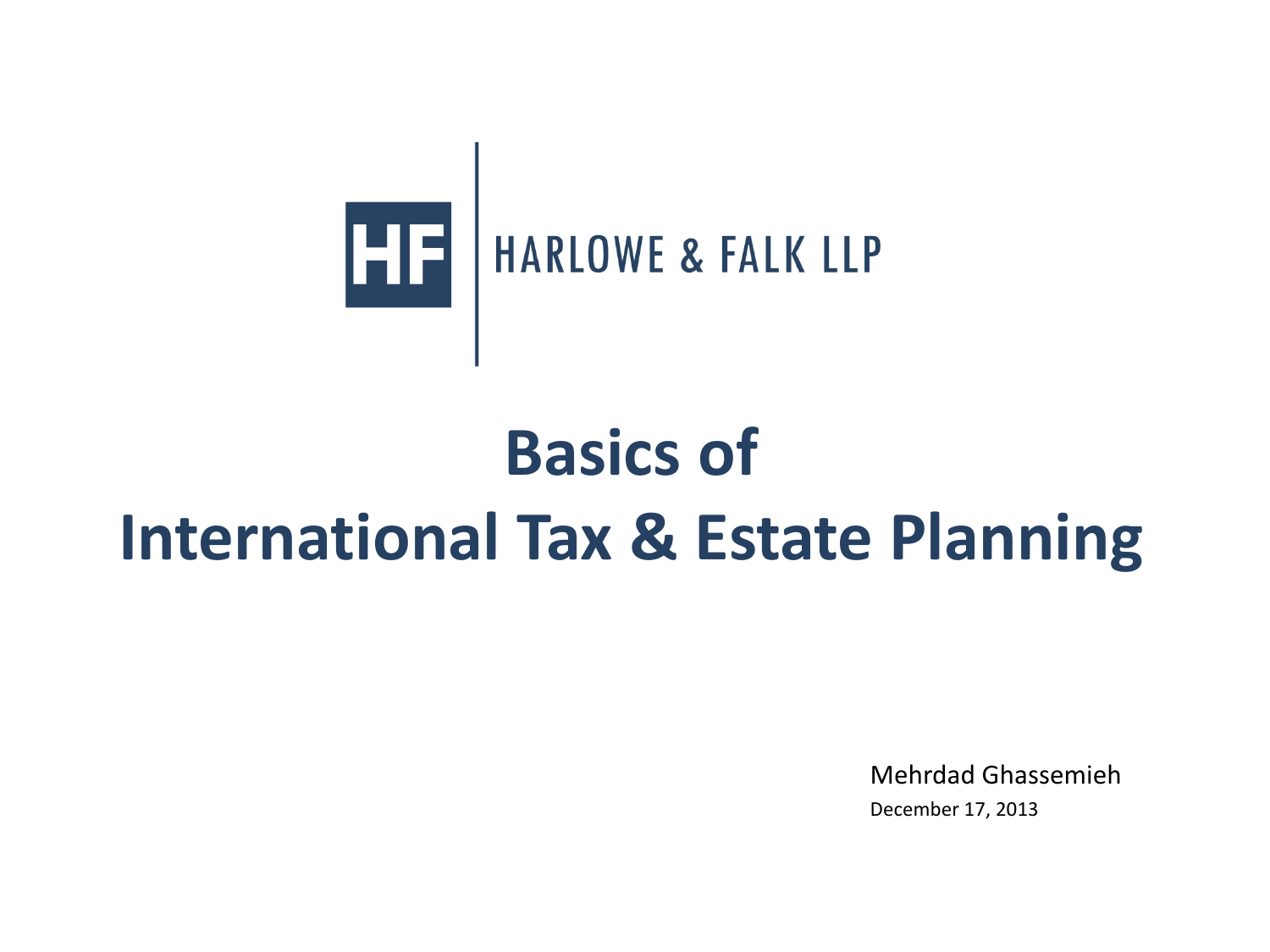ANY TAX ADVICE IN THIS COMMUNICATION IS NOT INTENDED OR WRITTEN BY HARLOWE & FALK LLP TO BE USED, AND CANNOT BY USED, BY A CLIENT OR ANY OTHER PERSON OR ENTITY FOR THE PURPOSE OF (i) AVOIDING PENALTIES THAT MAY BE IMPOSED ON ANY TAXPAYER OR (ii) PROMOTING, MARKETING OR RECOMMENDING TO ANOTHER PARTY ANY MATTERS ADDRESSED HEREIN.

All information provided is of a general nature and is not intended to address the circumstances of any particular individual or entity. Realization of the benefits described depends highly on a taxpayer's individual facts and circumstances. Although we endeavor to provide accurate and timely information, there can be no guarantee that such information is accurate as of the date it is received or that it will continue to be accurate in the future. No one should act upon such information without appropriate professional advice after a thorough examination of the particular situation.

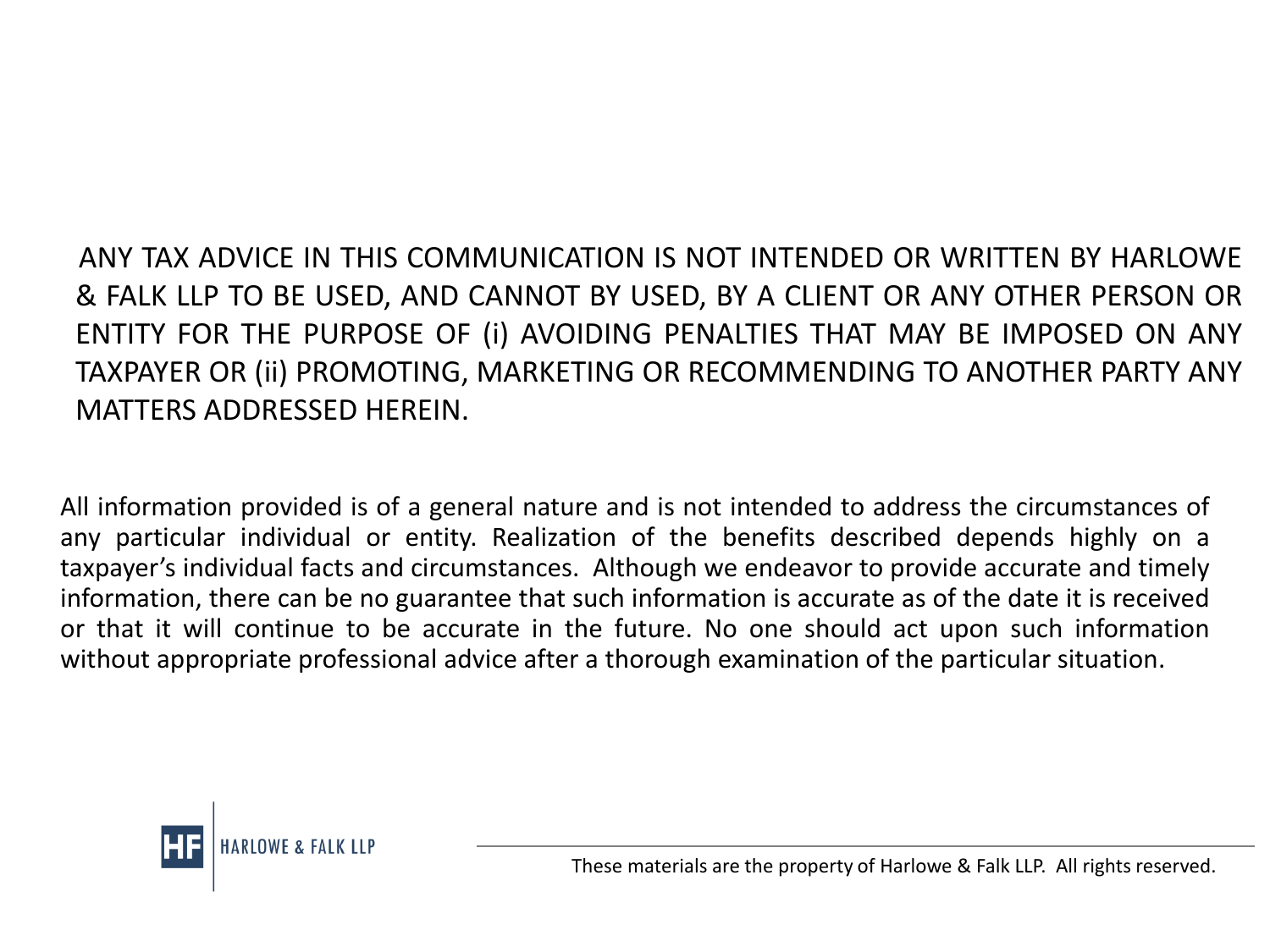# **How U.S. Multinationals Have 20% ETR**

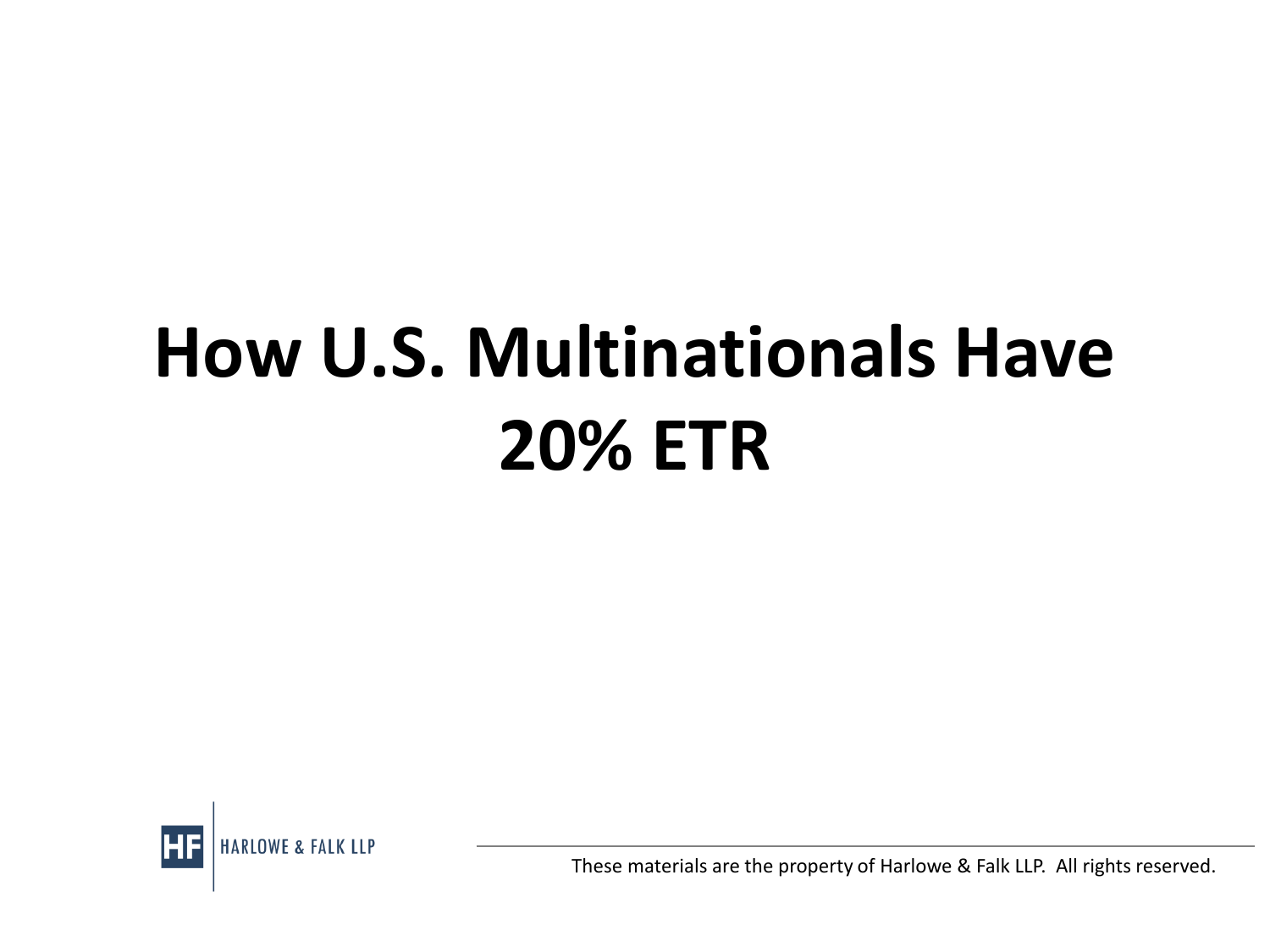- Basics of U.S. international tax planning
	- Taxation & income recognition:
		- U.S. corps. are taxable on worldwide income
		- When is income earned by a foreign subsidiary corporation recognized by a U.S. parent corporation?
			- When funds repatriated via a dividend (subject to exceptions)
			- Allows for "deferral" of U.S. income tax
	- Corporate tax residency
		- U.S. Rule tax resident where incorporated
		- Irish Rule tax resident where place of management
	- Check the box rules & hybrid entities

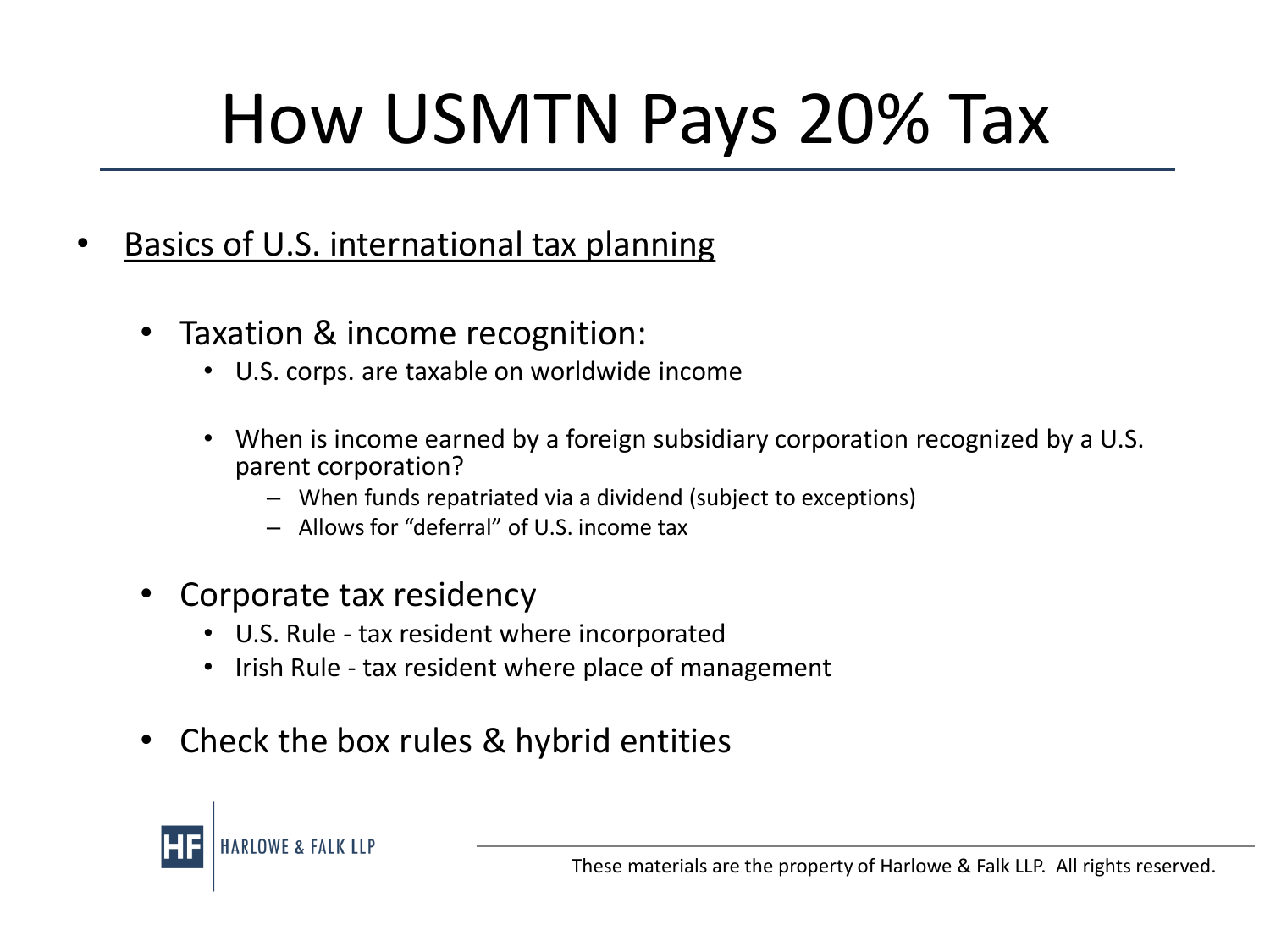

- U.S. Multinational owns NRI
	- NRI is Irish incorporated (i.e., treated as an Irish resident for U.S. tax purposes)
	- Managed in tax haven (i.e., treated as Tax Haven resident for Irish tax purposes)
- U.S. Multinational transfers non-U.S. IP rights to NRI via a Cost Share Agreement
- NRI makes an election under the check-the-box rules to treat subsidiaries as disregarded for U.S. tax purposes
- Subsidiaries pay royalty for use of IP to NRI.
	- Royalty payment is disregarded for U.S. tax purposes, but the deduction is allowed for local country tax purposes.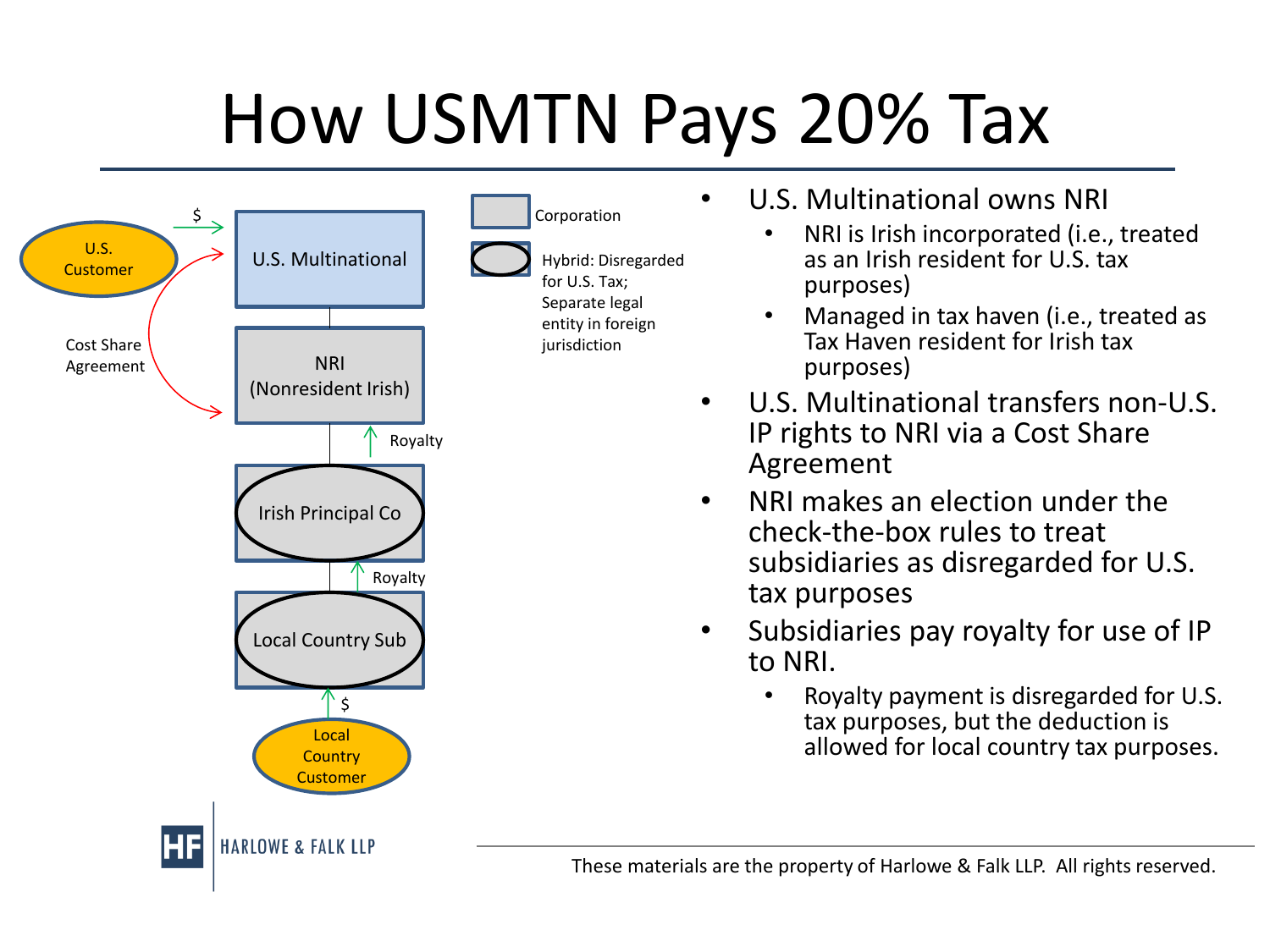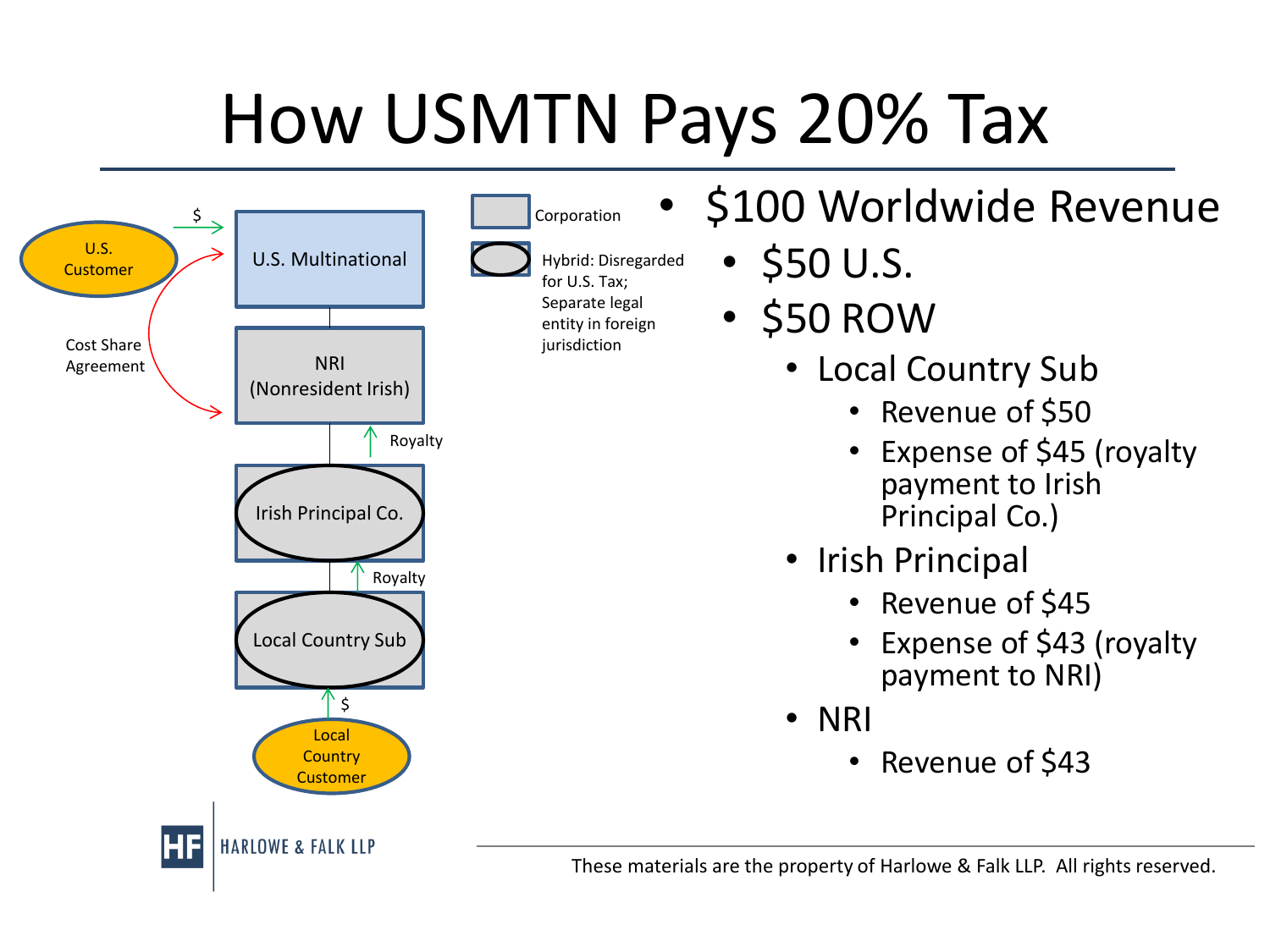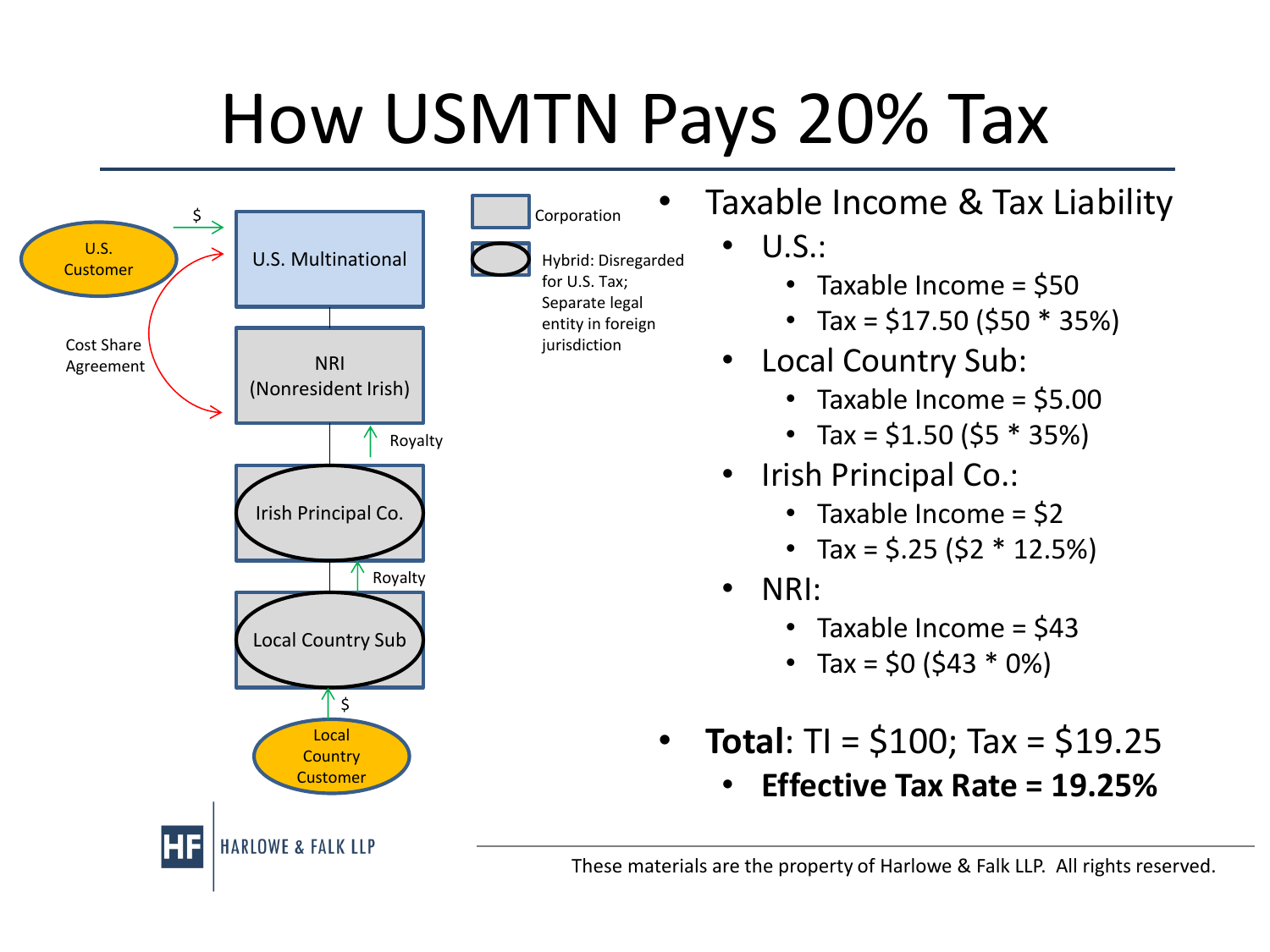- Apple's Corporate Tax
	- Apple's effective tax rate was ~20% in 2012
	- Apple is the largest corporate taxpayer in the U.S. \$6B in 2012
- U.S. tax liability is deferred, not eliminated
	- Apple will pay U.S. corporate income tax if cash is repatriated
- Proposals to eliminate IP deferral planning
	- Tax currently "excess profits" from IP
	- End check-the-box rules
	- OECD base erosion proposals

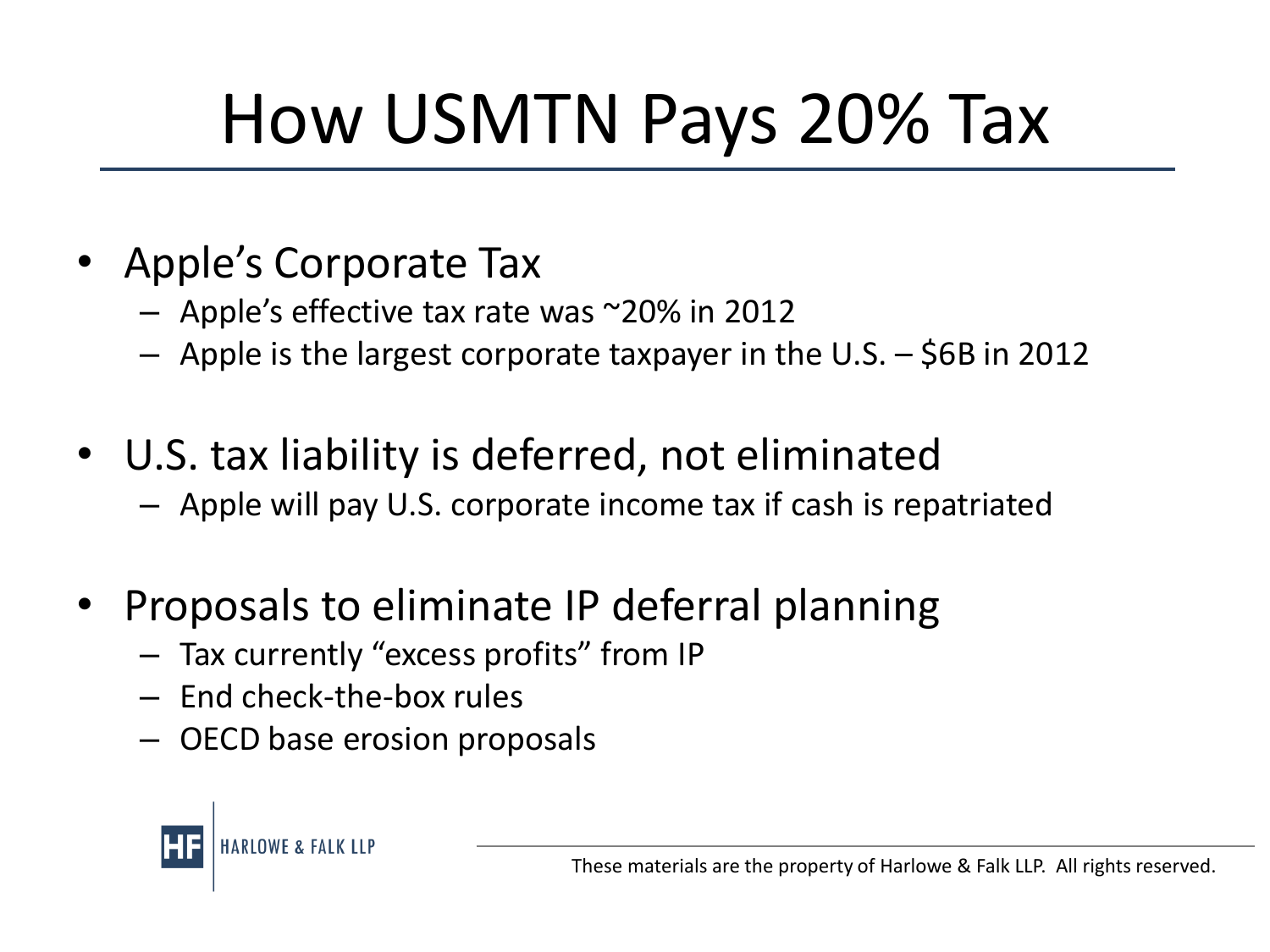### **Overview**

- Residency
- Common issues & planning for U.S. Persons
- Common issues & planning for non-U.S. persons
- IC-DISC export tax incentive
- Expatriation
- Filing requirements & offshore voluntary disclosure

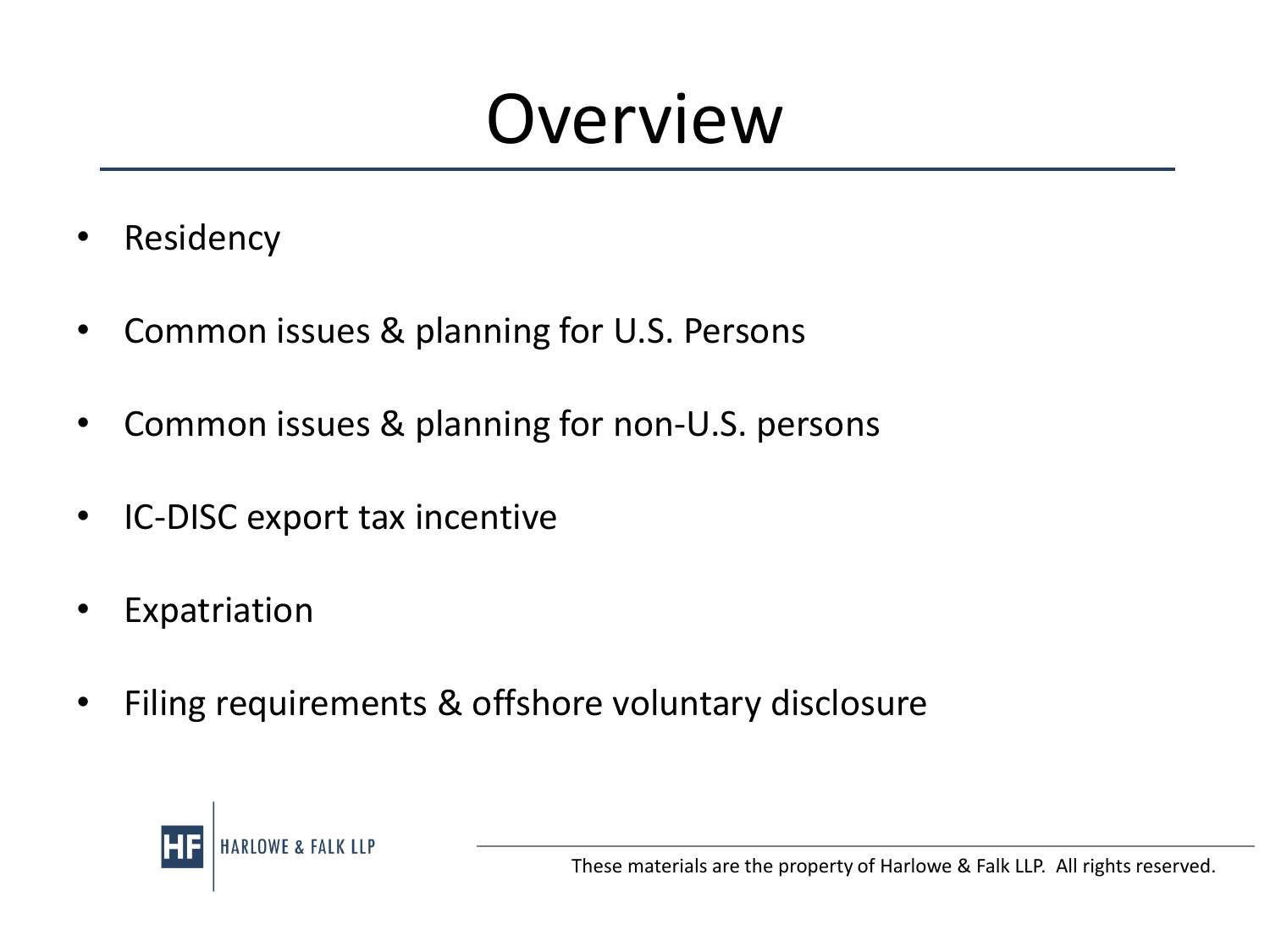# **U.S. Tax Residency Rules: Income vs. Estate & Gift Tax**

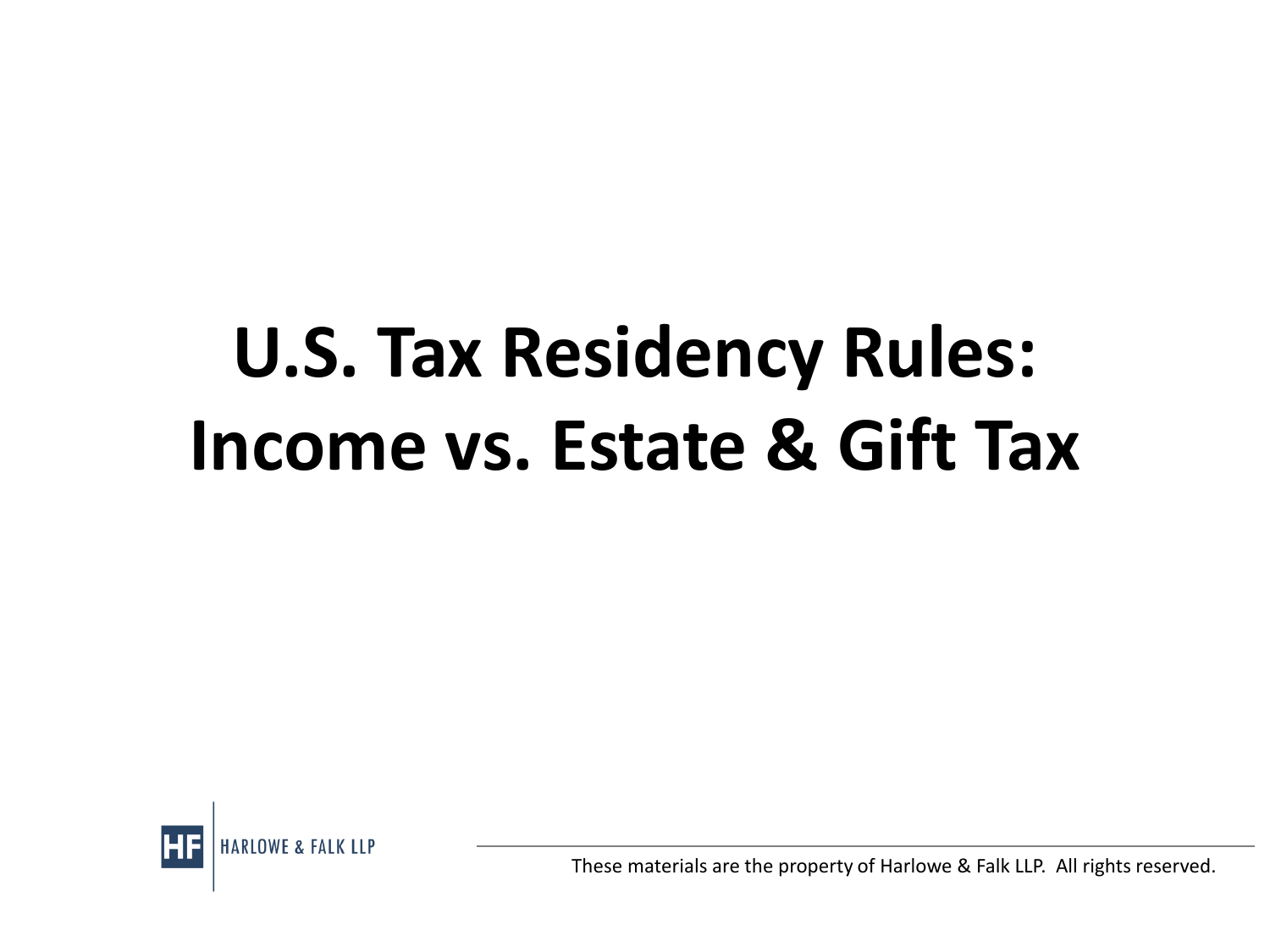## Residence Test for Income Tax

– Issue: *When is client a U.S. person for U.S. Income Tax purposes?*

- **Individuals**. Sec. 7701(a)(30); Sec. 7701(b)(1).
	- a) U.S. Citizen,
	- b) Legal Permanent Resident (Green Card Holder), or
	- c) Substantial Presence Test.
- **Corporations**. Sec. 7701(a)(30); Sec. 7701(a)(4).
	- Place of incorporation.
- **Partnerships**. Sec. 7701(a)(30); Sec. 7701(a)(4).
	- Place of organization
		- » Treas. Reg. 1-861-2(a)(2); partnership is a U.S. "resident" if engaged in a U.S. trade or business.

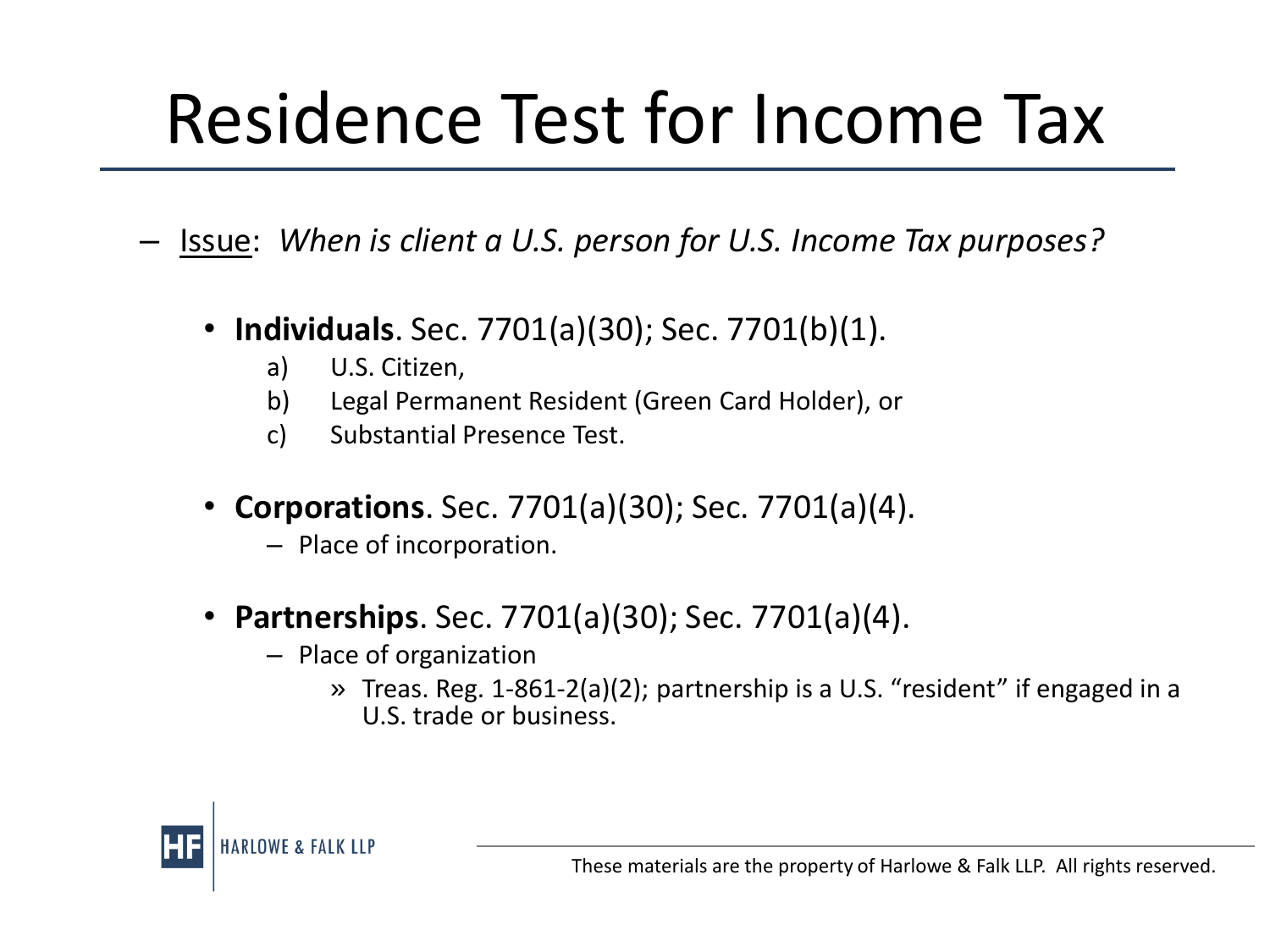## Residence Test for Income Tax

#### – **Substantial Presence Test**. Sec. 7701(b)(3)(A).

- a) Present in U.S. at least 31 days of current year; and
- b) 183 aggregate days in U.S.
	- All days in tax year +
	- $-1/3$  of days in preceding year  $+$
	- 1/6 during second preceding year.
- Substantial Presence Test Rebutted? the **Closer Connection Test**. Sec. 7701(b)(3)(B).
	- a) In U.S. less than 183 days in tax year;
	- b) Tax home in foreign country for entire year; and
		- If eligible to deduct expenses for travel away from that foreign home
	- c) Has closer connection with foreign country than with U.S.
		- Facts & circumstances test: location of permanent home; family; belongings; location of social, political, cultural, and religious relationships, etc.

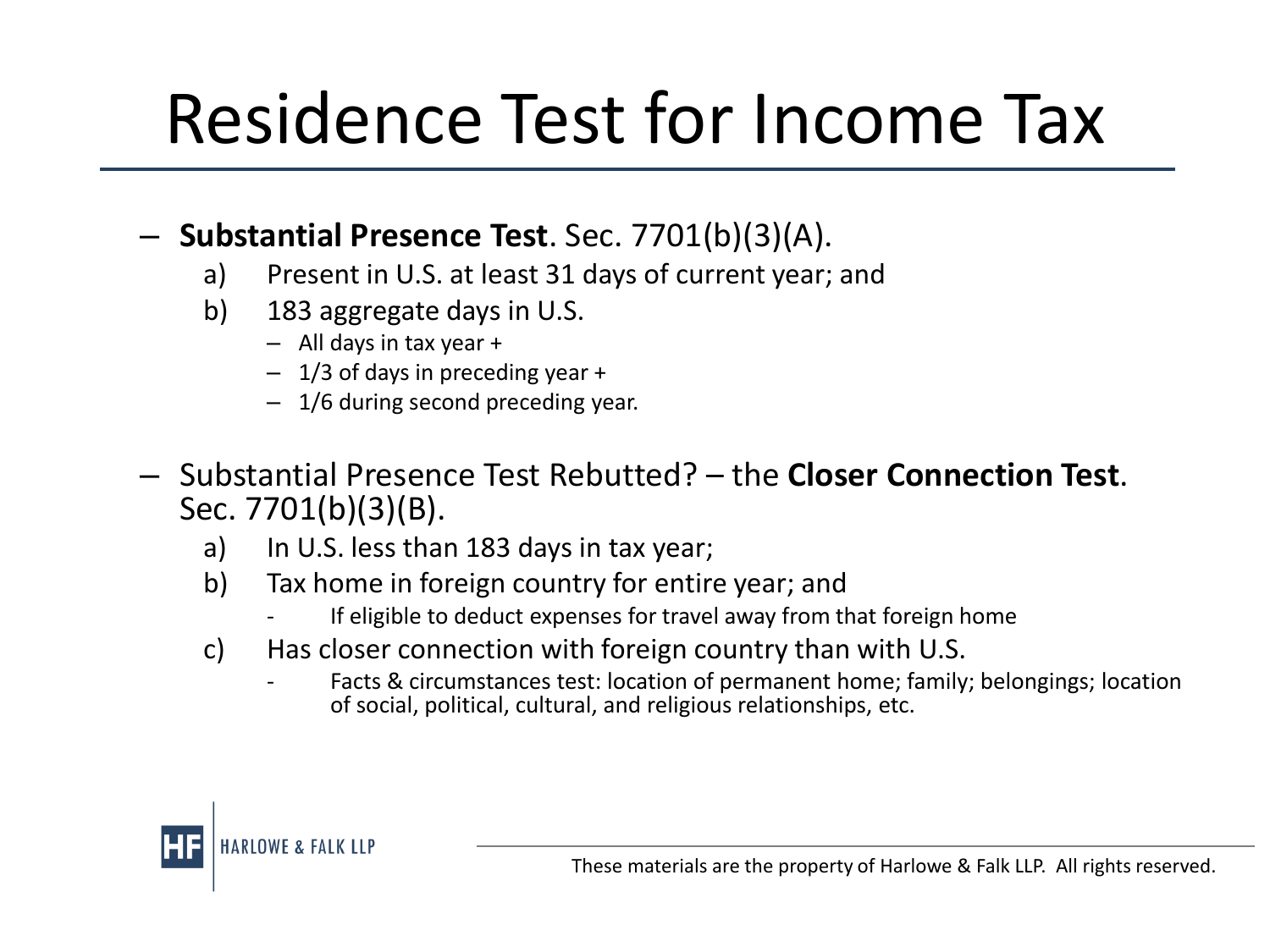## Residence Test for Estate & Gift Tax

- Issue: *When is an individual a U.S. resident for estate & gift transfer tax purposes?*
	- Client is a U.S. Resident if:
		- (1) U.S. citizen; or (2) domiciled in the U.S. Treas. Reg. §§ 20.0-1(b) and 25.2501-1(b).
		- While statute uses term "resident", it really contemplates domicile
		- Look at intent:
			- » A person acquires a domicile in a location by living there, even for a brief period, with "no definite present intention" of later removing from that location.
			- » Residence without the requisite intention to remain indefinitely will not suffice to constitute domicile.
			- » If domicile exists in the United States, an intention to change domicile does not actually effect such a change unless accompanied by an actual removal from the U.S.

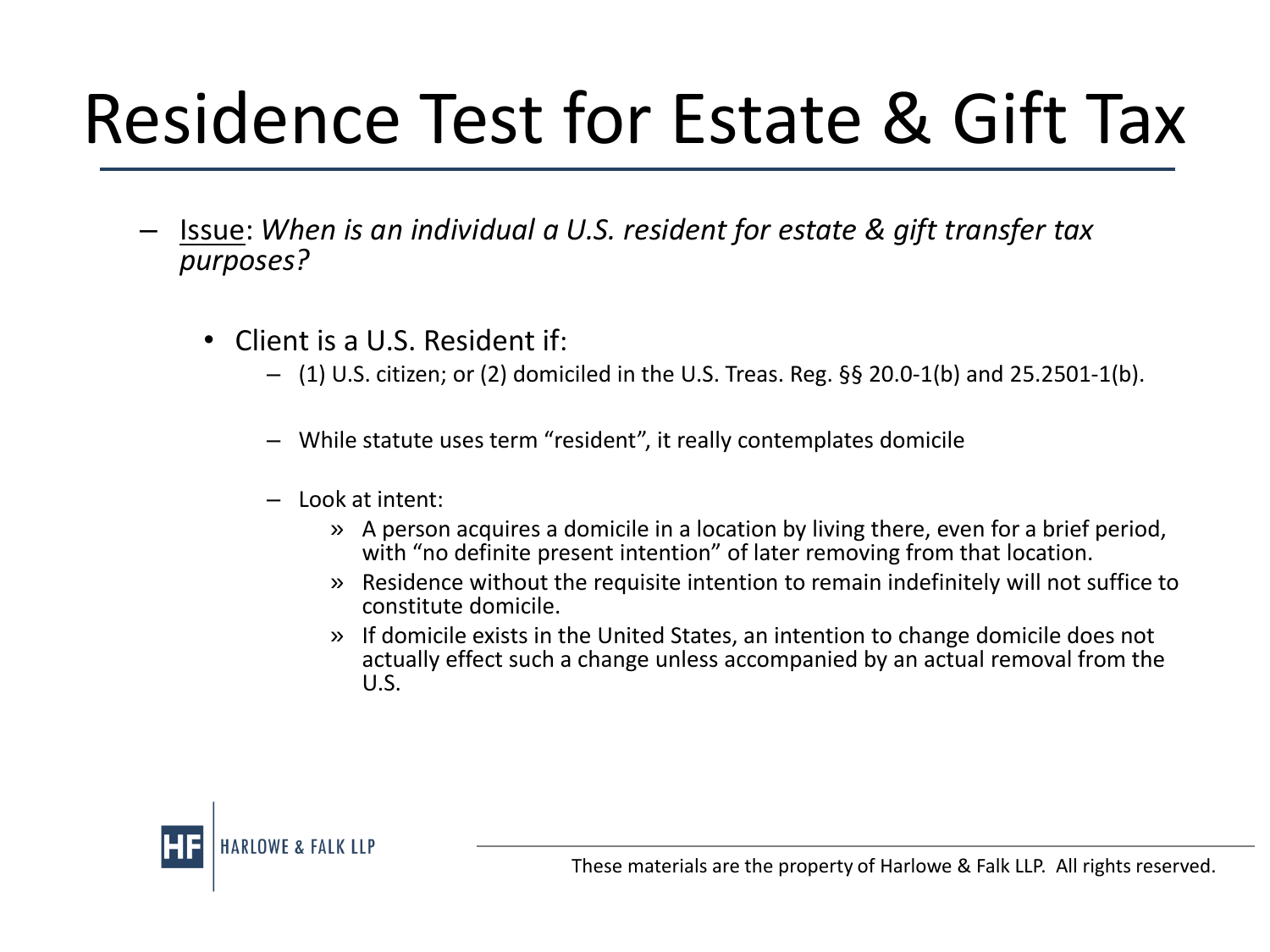# **Common Issues & Planning for U.S. Persons**

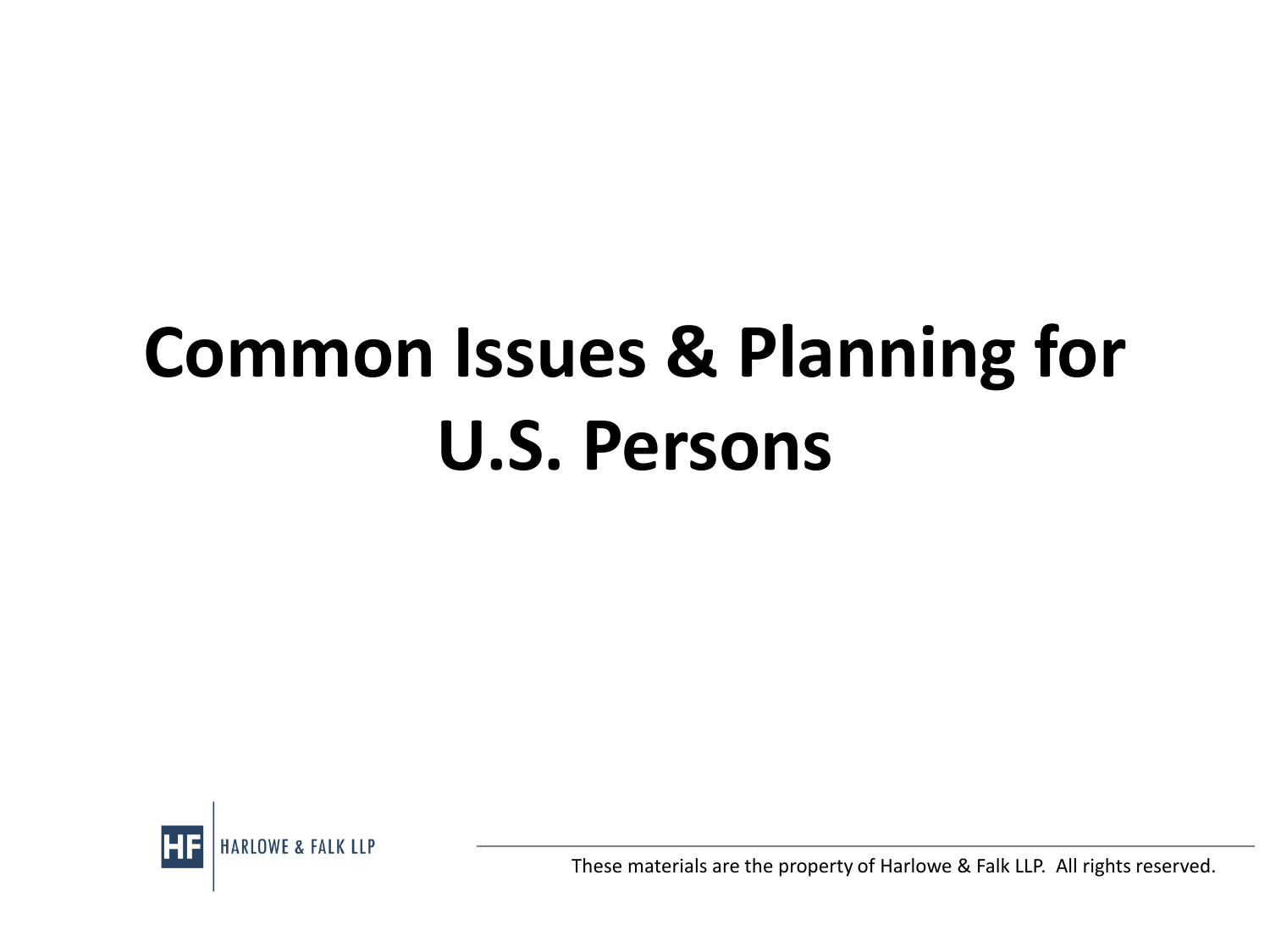## Taxation of a U.S. Person

- Income Tax
	- Taxable on Worldwide Income
- Estate Tax
	- Taxable on Worldwide Assets
- Foreign Tax Credit to Avoid Double Taxation

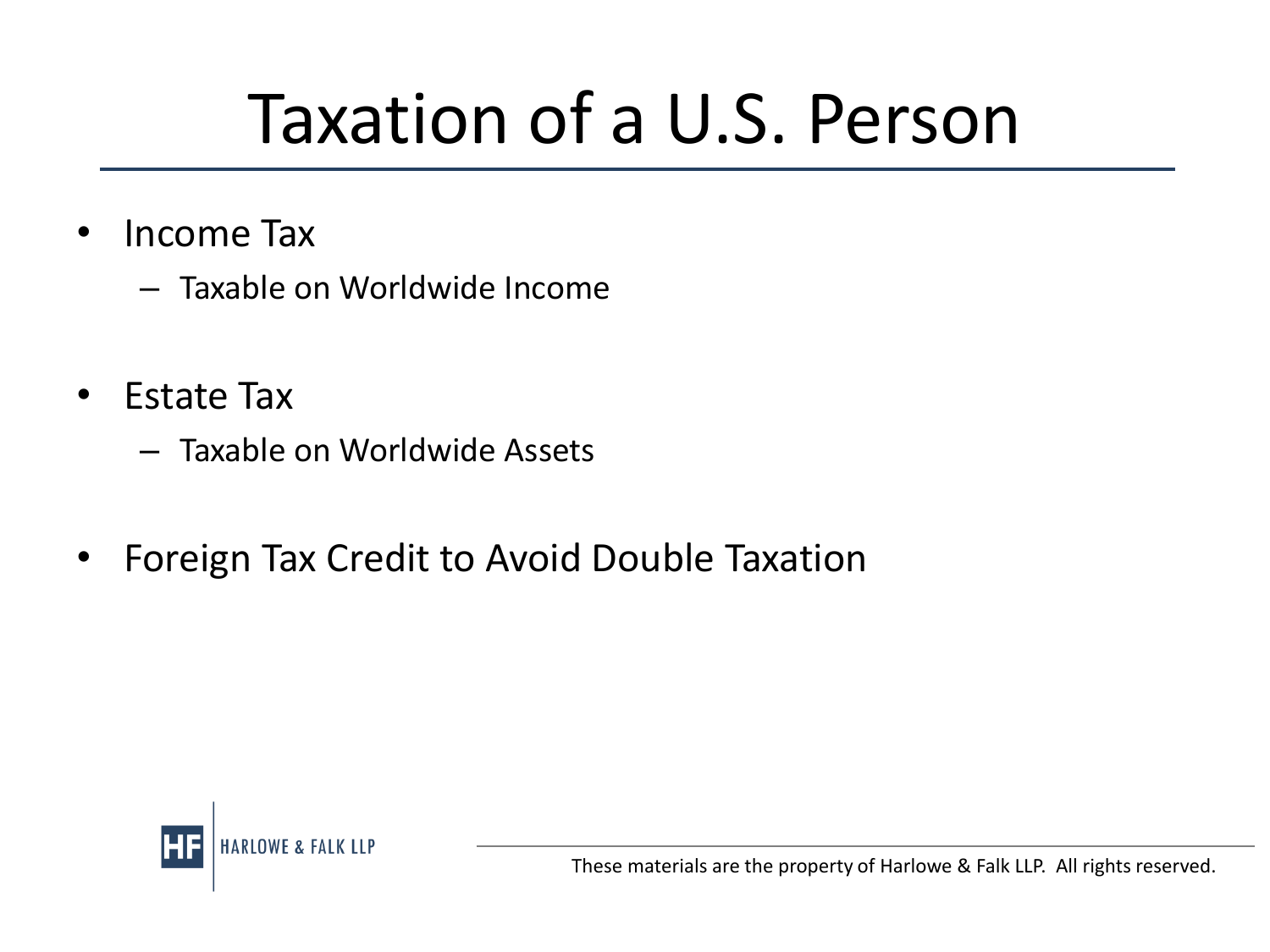## U.S. Person – Foreign Investments

- U.S. tax classification of a foreign entity
	- Issue: *What is the default U.S. tax classification of a foreign entity?* 
		- If all members have limited liability, default classification is a corporation. Reg. Sec. 7701-3(b).
		- May elect alternate classification by filing a **Form 8832** (check-the-box rules). Reg. Sec. 7701-3(a).
		- Per Se Corporation
			- Reg. Sec. 301.7701-2(b)(8) provides list of "per se" corporations
			- Not eligible for check-the-box

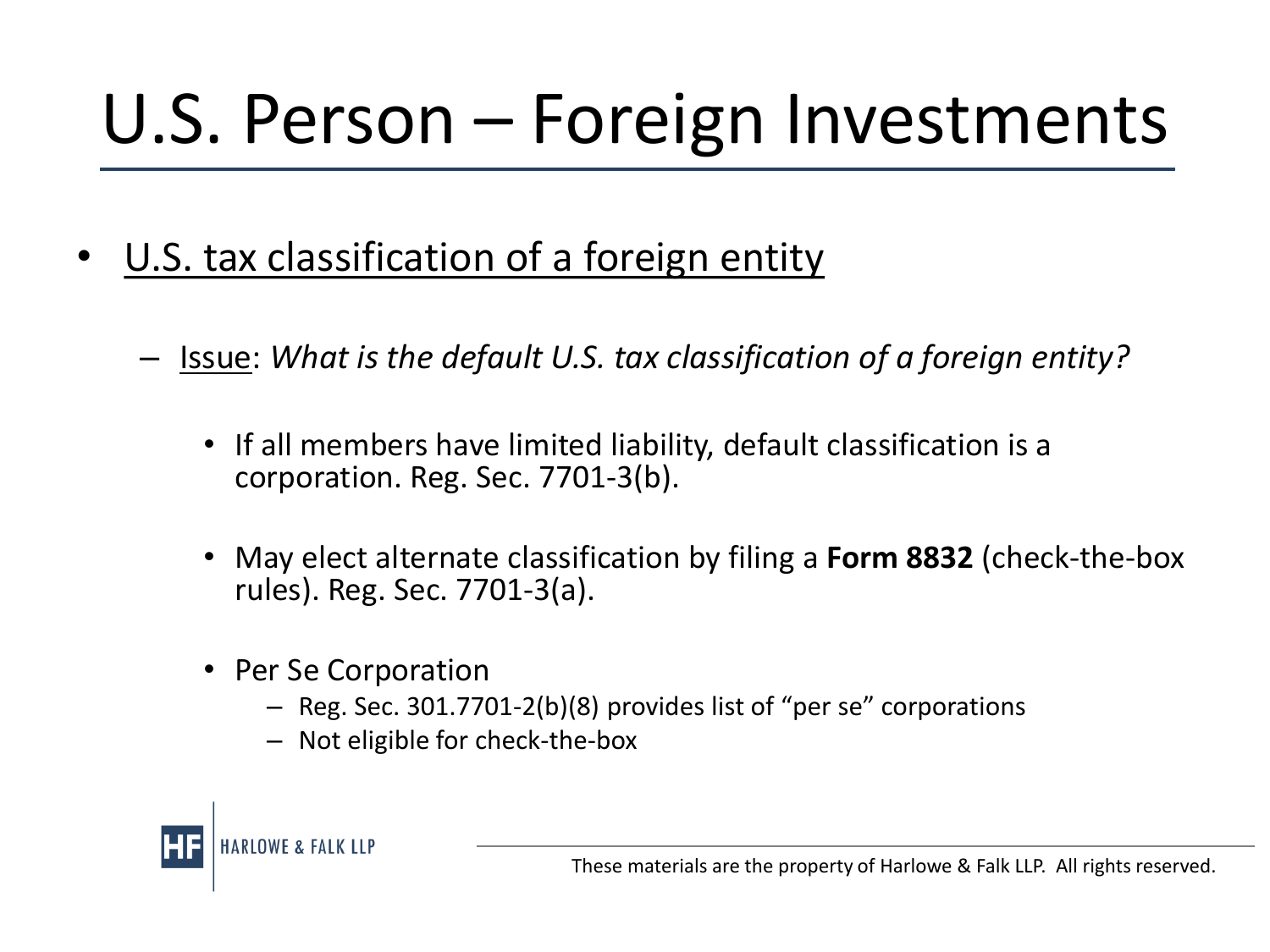# U.S. Shareholder of Foreign Corp.

- Dividends received/sale of foreign stock
	- Issue #1: *What tax rate applies to dividend income received from foreign corporation, ordinary or qualified dividend rate ("QDI")?* 
		- Dividends are QDI only if: Sec. 1(h)(11)(C).
			- Comprehensive income tax treaty
			- Eligible for benefits under the treaty

#### – Issue #2: *What tax rate applies to sale of foreign stock?*

- *Typical capital asset rules should apply, however consider:* 
	- Section 1248 sale of foreign stock treated as deemed dividend to extent of accumulated E&P
	- Notice 2004-70 deemed dividends eligible for qualified dividend rate

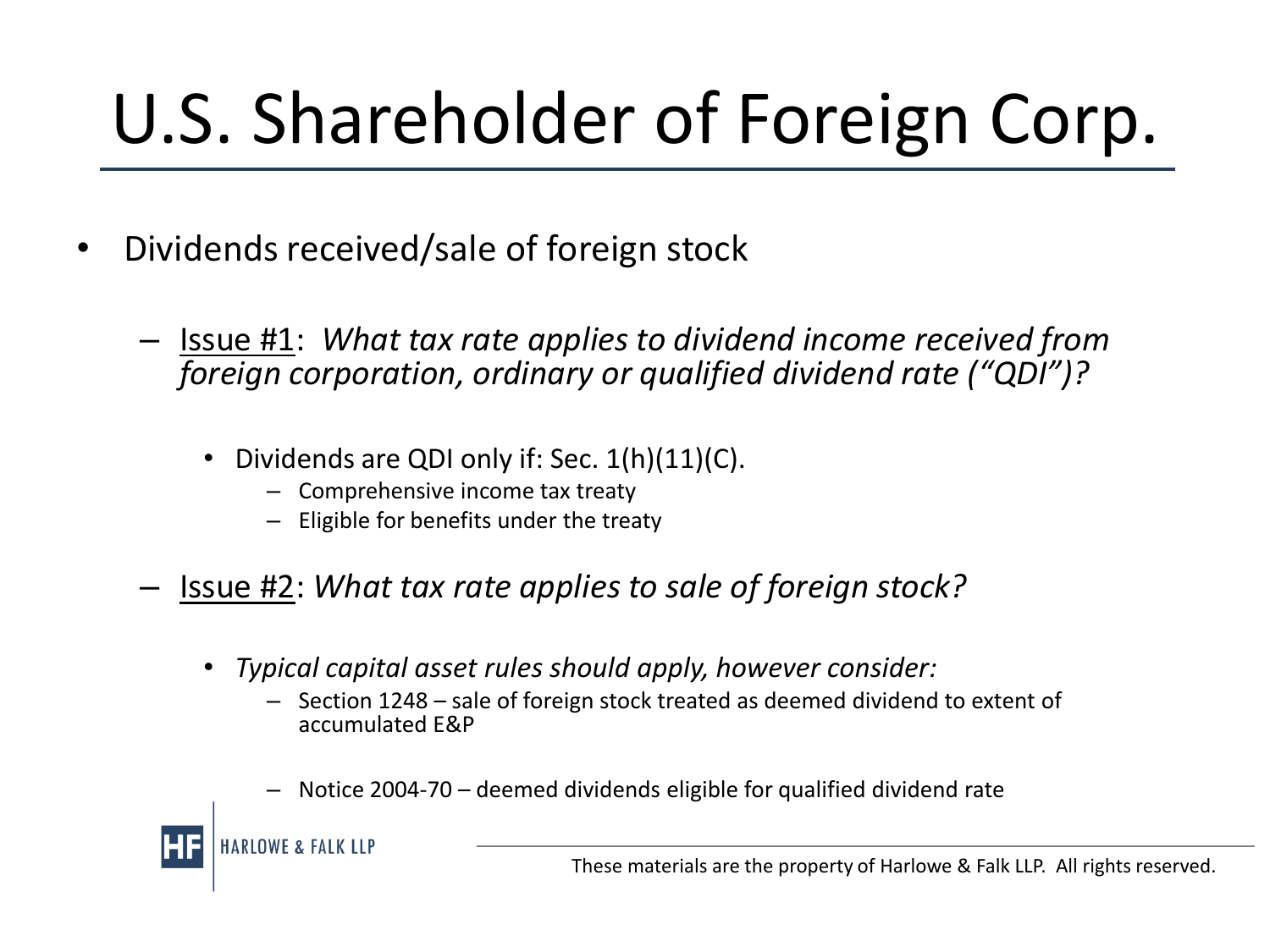### U.S. Shareholder of Foreign Corp. (cont.)

#### • Subpart F Income

#### – Issue #1: *Is the foreign corporation a CFC?*

- CFC if: U.S. Shareholders own more than 50% of vote or value. Sec. 957
- U.S. Shareholder if: U.S. person with 10% or more of vote. Sec. 951(b).

#### – Issue #2: *Is there Subpart F income?*

- Foreign Personal Holding Company. Sec. 954(c).
	- Passive income such as dividends, interest, royalties, etc.
- Foreign Base Company Sales Income. Sec. 954(d).
	- Purchase or sale of property that is: (1) manufactured, produced, extracted outside the country where the CFC is incorporated, and (2) sold outside the country where CFC incorporated.
- Foreign Base Company Services Income. Sec. 954(e).
	- Services performed: (1) for or on behalf of related party; (2) outside of CFC country of incorporation.
- Investment of CFC earnings in US property. Sec. 956.

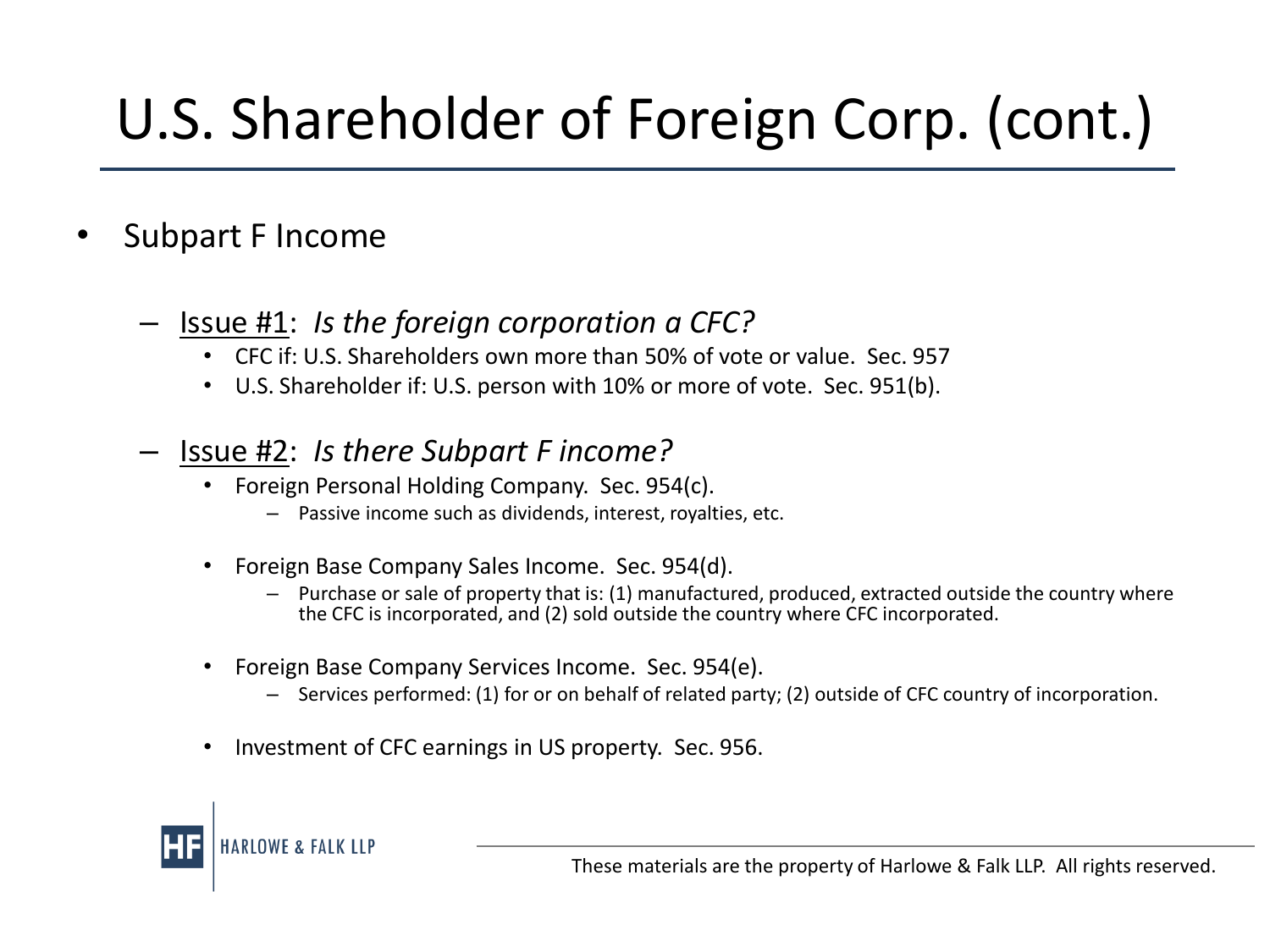#### U.S. Shareholder of Foreign Corp (cont.)

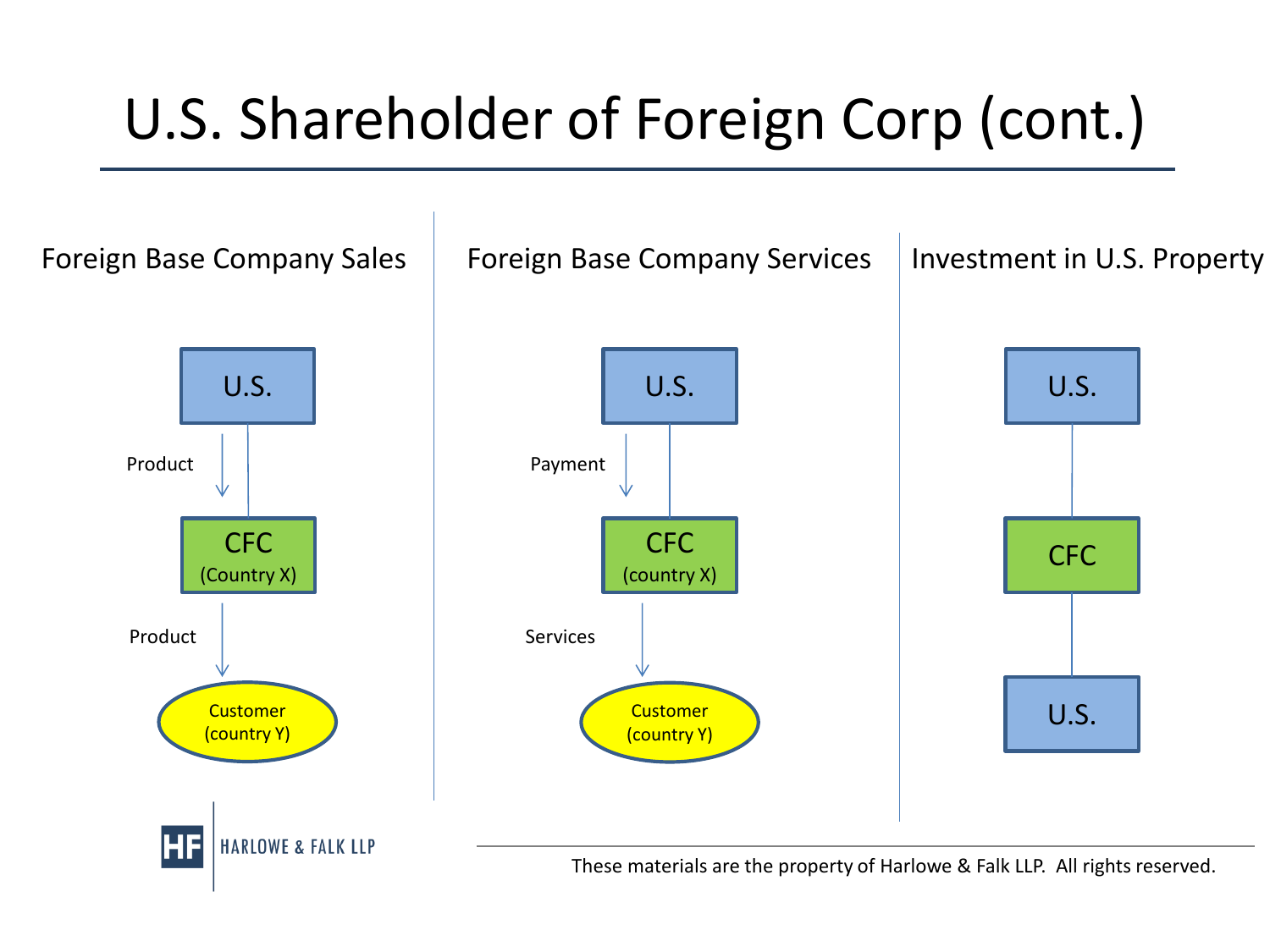### U.S. Shareholder of Foreign Corp. (cont.)

- Subpart F Income
	- Issue #3: *Does an exception to Sub F apply?* 
		- High tax exception effective tax rate of CFC at 90% of max U.S. corporate tax rate (31.5%). Sec. 954(b)(4).
		- *De minimis* rule FBCI is less than: Sec. 954(b)(3).
			- 5% of gross income; and
			- \$1M
	- Planning out of CFC status
		- 11 or more equal investors

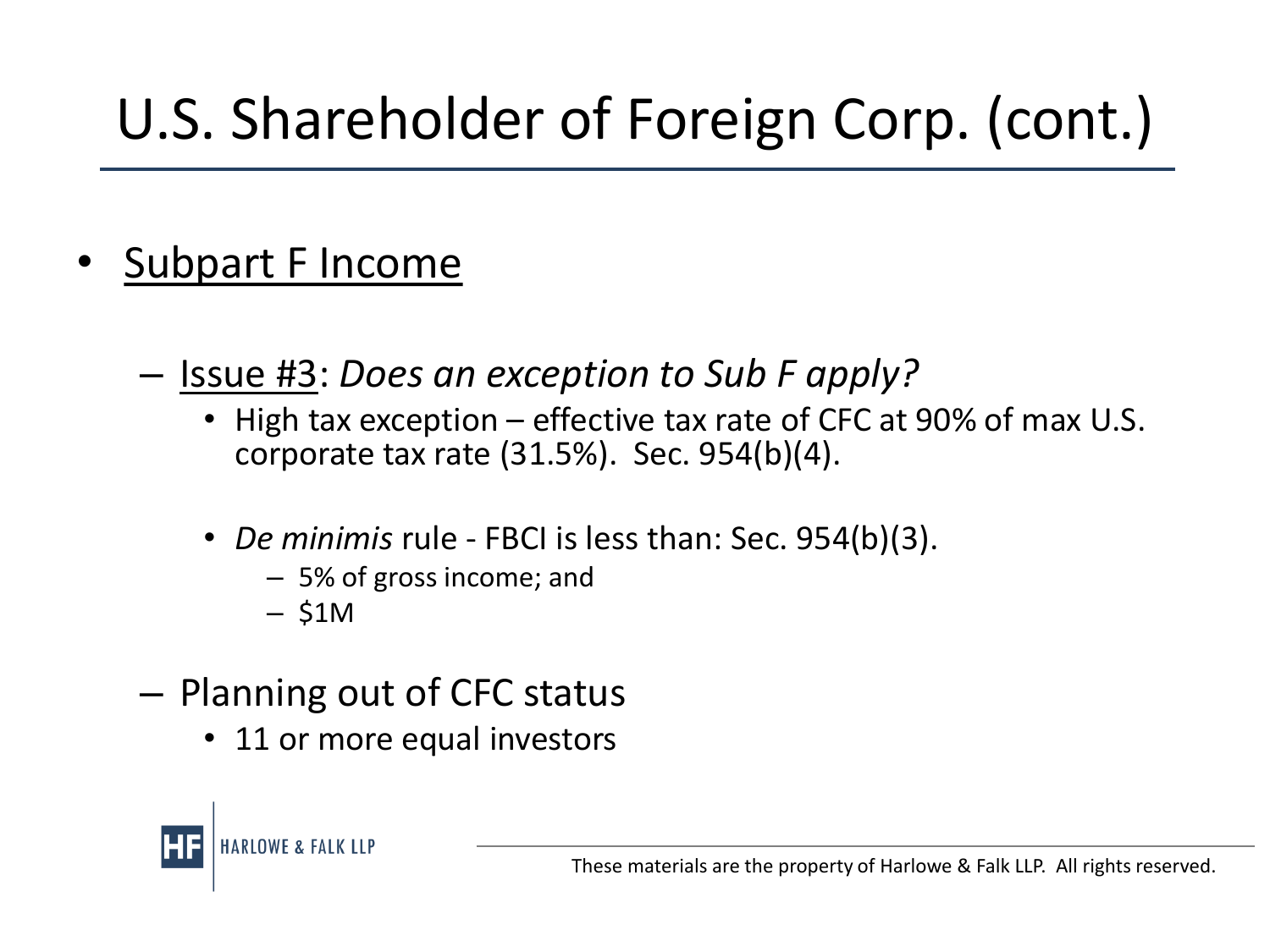#### U.S. Shareholder of Foreign Corp. (cont.)

- Passive Foreign Investment Company ("PFIC")
	- Issue #1: *Is foreign stock investment a PFIC?* Sec. 1297(a).
		- **Income Test**: 75% or more of income from passive sources; or
		- **Asset Test**: 50% or more of assets produce passive income
	- Issue #2: *What is "passive" under the PFIC Test?* Sec. 1297(b); Sec. 954(c).
		- Passive defined as Foreign Personal Holding Company Income
		- Cash is deemed a "passive" asset in determining PFIC status
	- Issue #3: *How is a PFIC taxed?* 
		- Excess Distribution Sec. 1291
		- Qualified Electing Fund (QEF) Sec. 1295
		- Mark to market Sec. 1296
	- Issue #4: *Has the fund been a PFIC?* Once a PFIC always a PFIC. Sec. 1298(b).

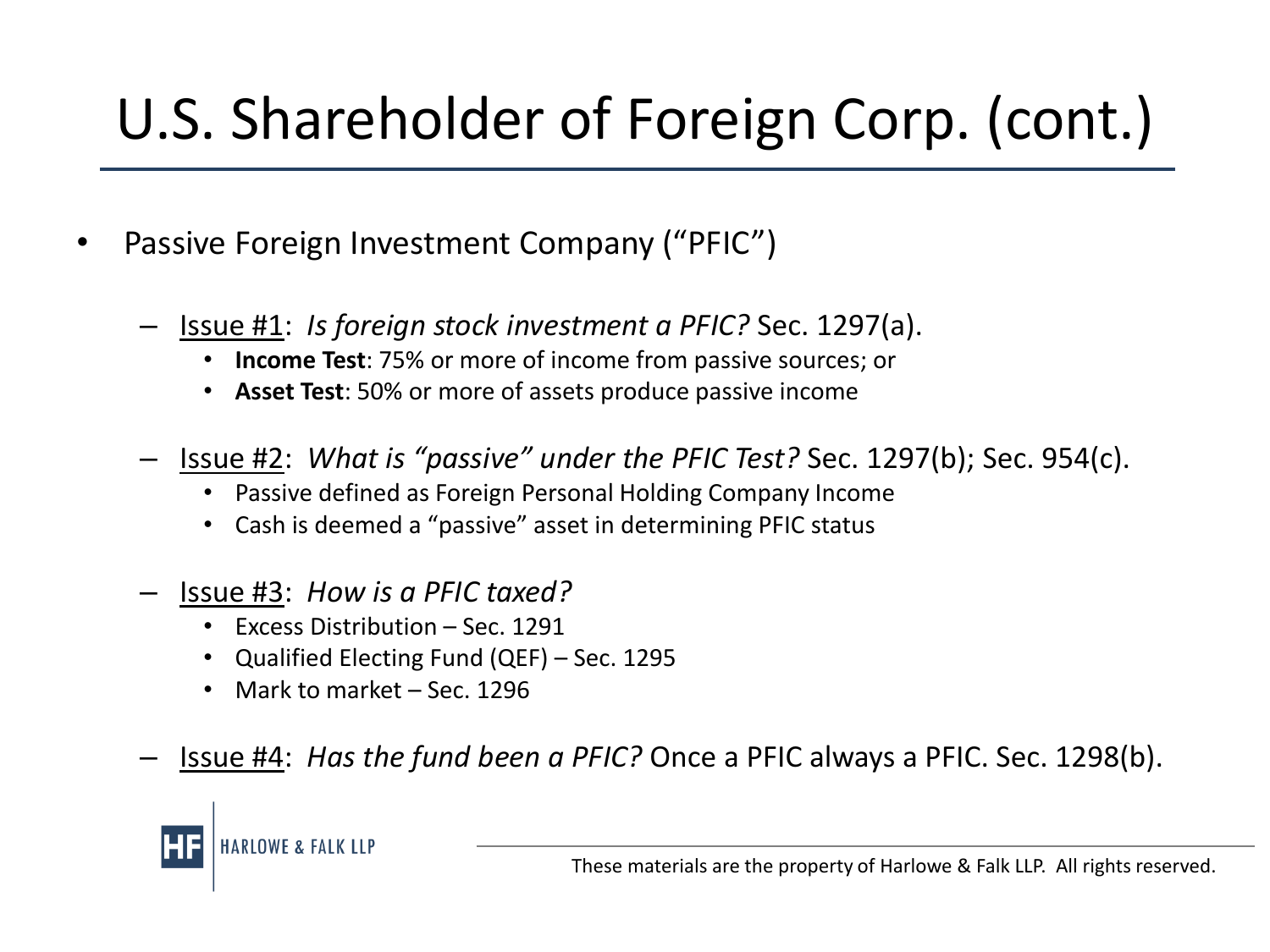## Noncitizen Spouse

- Qualified Domestic Trust ("QDOT")
	- Issue: *Is the client's spouse not a U.S. citizen?* 
		- Sec. 2056 generally allows tax free transfer to surviving spouse
		- Sec. 2056 does not apply if surviving spouse is not a U.S. Citizen.
		- Exception Tax free transfer allowed if property passes to a Qualified Domestic Trust ("QDOT").

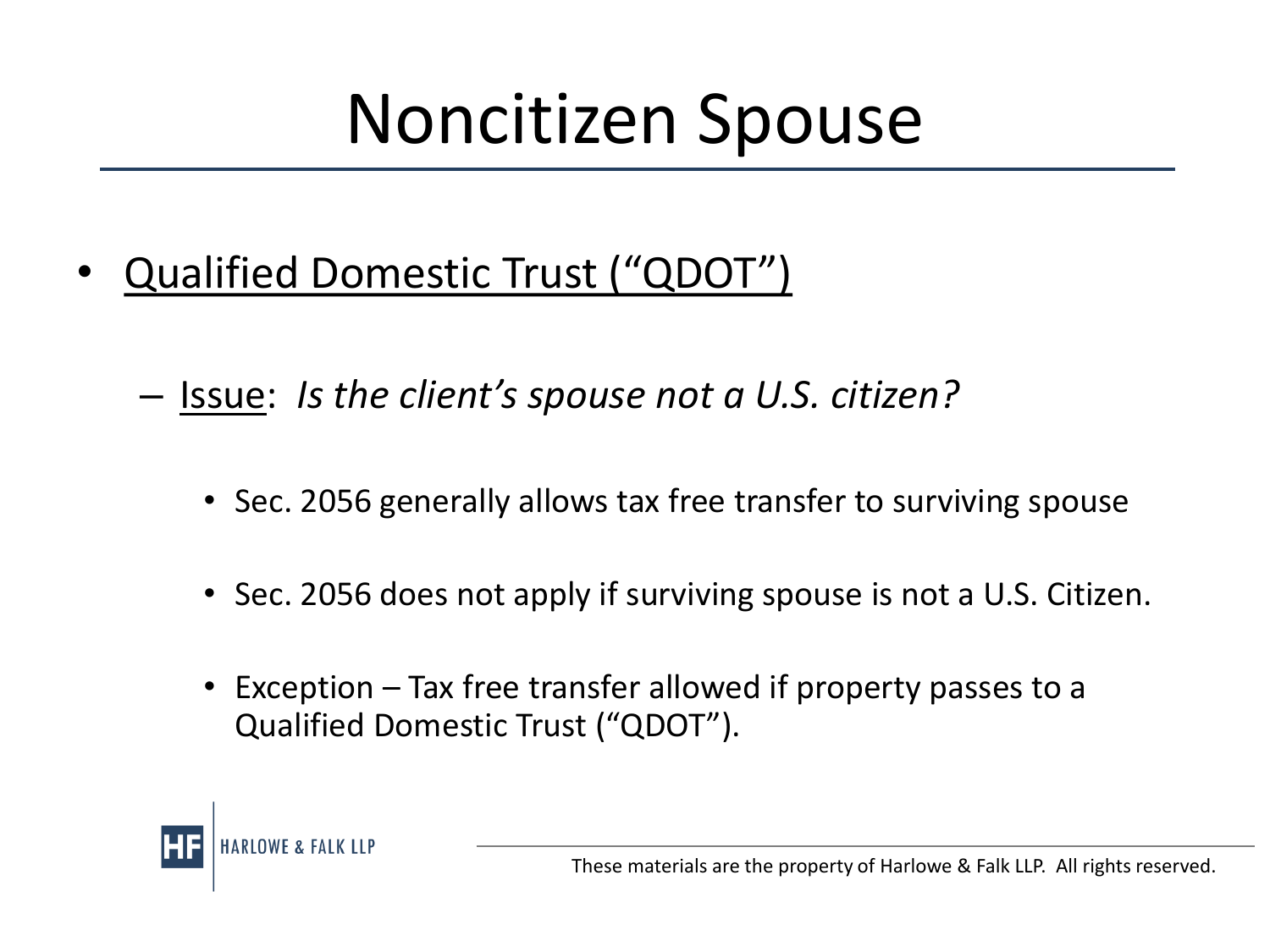# Noncitizen Spouse (cont.)

- QDOT Requirements:
	- a) At least one trustee must be an individual citizen of the U.S. or a domestic corporation; and
	- b) No distribution (other than income) be made unless the trustee who is a citizen of the U.S. or a domestic corporation has the right to withhold from the distribution the tax on distributions imposed by IRC § 2056A.
- Taxable Distributions:
	- Any distribution from a QDOT made before the death of the surviving spouse and any property remaining in a QDOT at the time of the death of the surviving spouse is subject to an estate tax at the marginal rate applicable to the estate of the deceased spouse who created the trust.

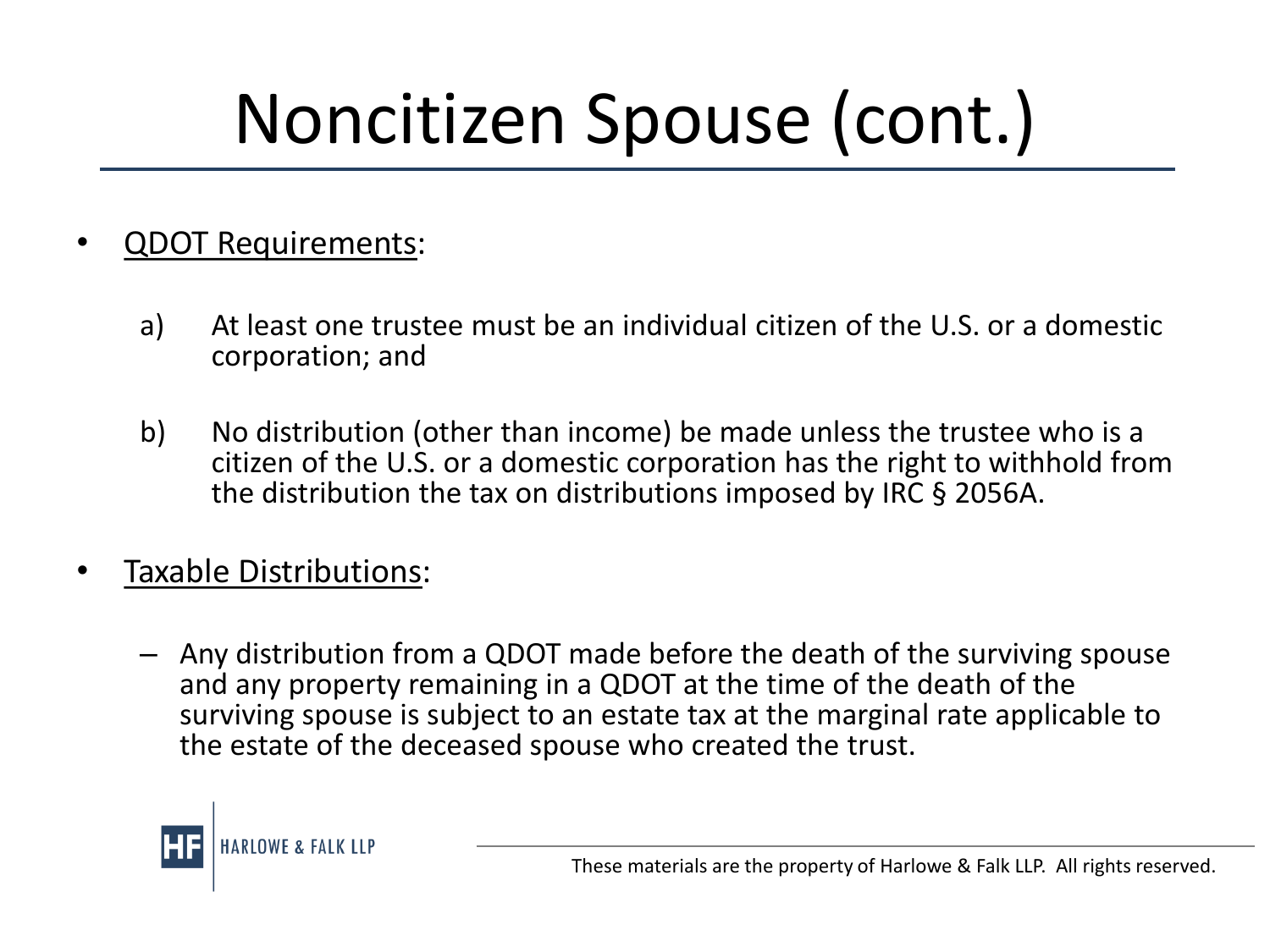## Foreign Tax Credit

- Issue: *Is a taxpayer liable for tax in both the U.S. and a foreign jurisdiction?* 
	- Foreign Tax Credits may allow the taxpayer to avoid double taxation
	- Foreign Income Tax Credit:
		- Sec. 901 credit on foreign income taxes paid directly by U.S. person
		- Sec. 902 credit on foreign income taxes paid by foreign corporation and 10% or greater U.S. corporate shareholder
		- Sec. 903 credit for foreign taxes paid "in lieu of" income
	- Foreign Estate Tax Credit:
		- Sec. 2014 allows estate tax credit for foreign estate taxes paid

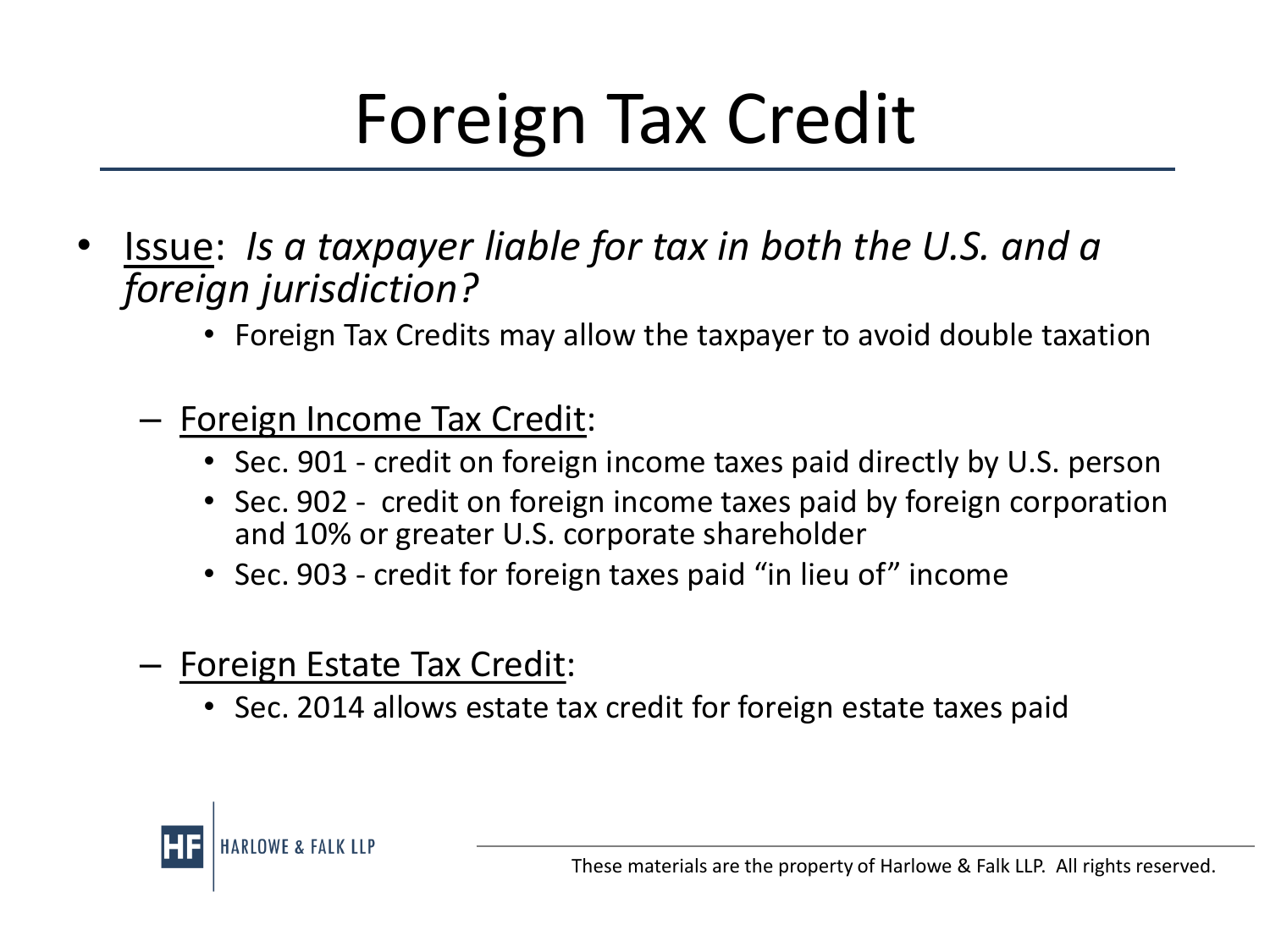# **International Tax Issues for Nonresidents**

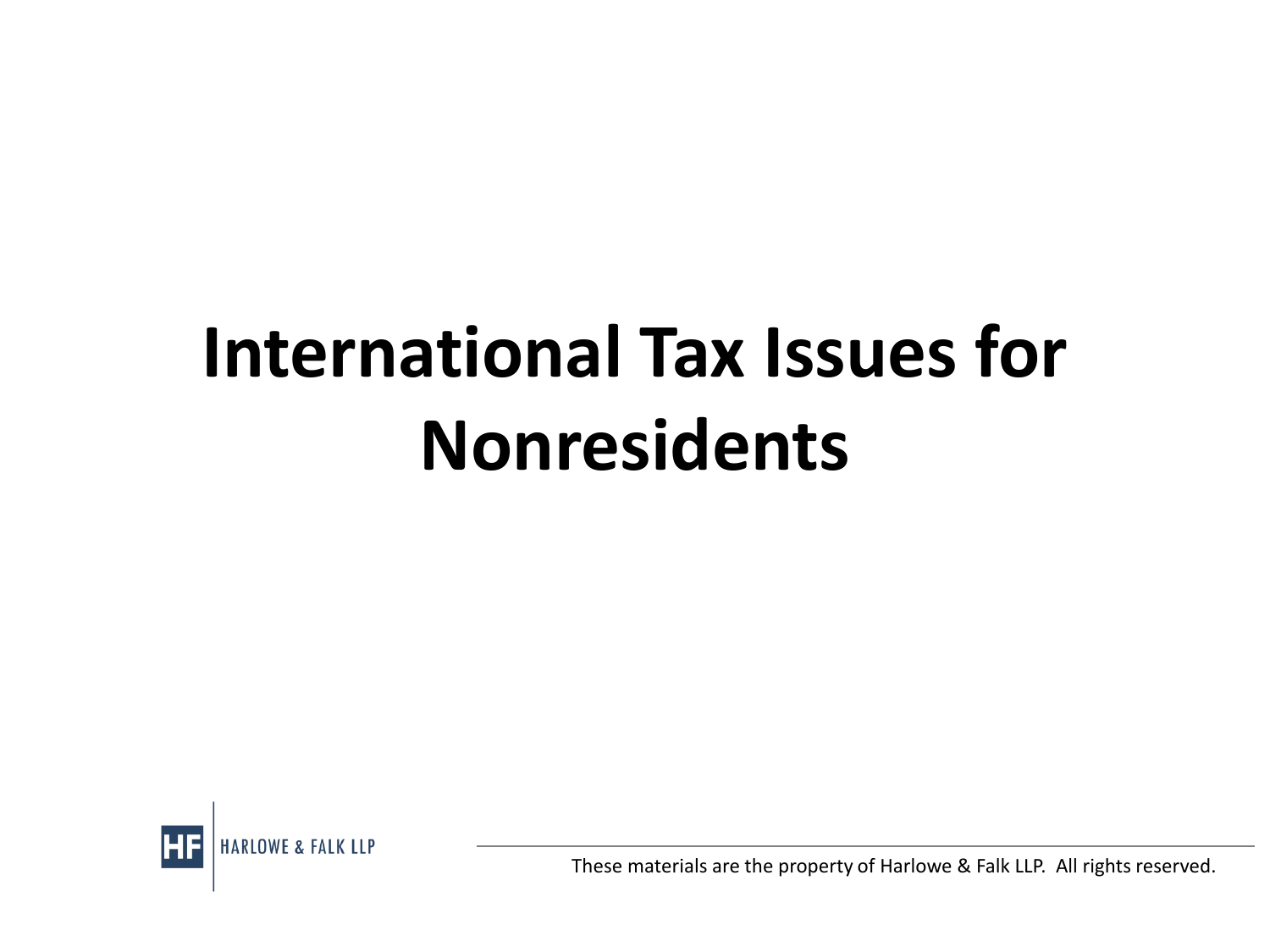### U.S. Tax Regime Basics – Nonresident

#### U.S. Taxation of Nonresidents

- Issue #1: *When is a nonresident subject to U.S. income tax?* 
	- Generally, U.S. income tax liability if:
		- Services performed within the U.S.
		- Business activities within the U.S.
			- » U.S. source income that is effectively connected income ("ECI") with U.S. trade or business
		- Investment income from U.S.
			- » U.S. source fixed, determinable, annual, periodic ("FDAP") income
			- » 30% withholding tax on interest, dividends, rents, etc.
- Issue #2: *Is a nonresident subject to U.S. estate and gift transfer tax?*
	- Estate Tax: gross estate of nonresident consists of only property situated in the U.S.
	- Gift Tax: Transfer of U.S. real property or tangible personal property situated in the U.S.; No U.S. gift tax for transfers of intangible property. Sec. 2501(b)(2).

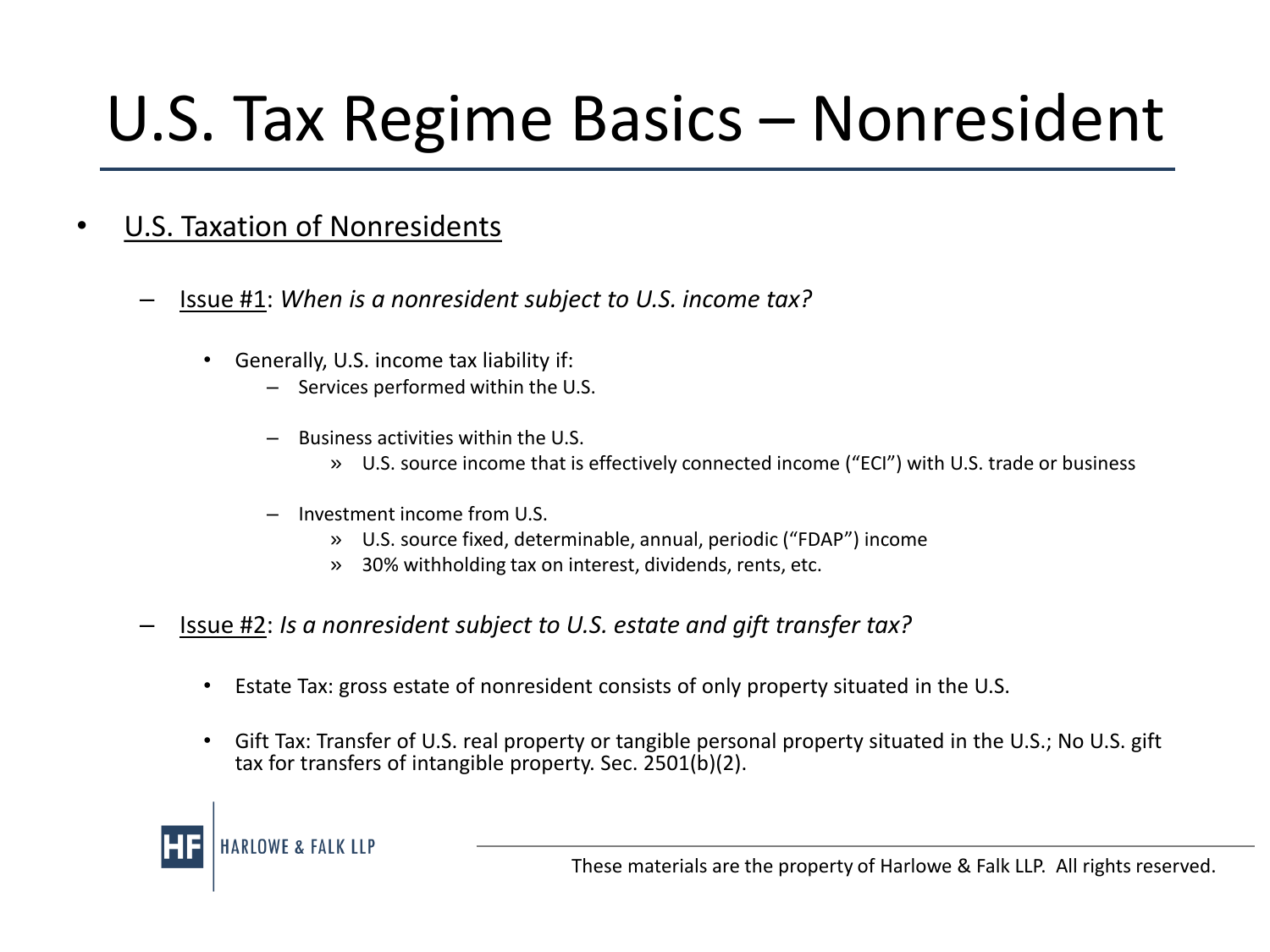- Issue: *Does the nonresident client own a U.S. real property interest?*
	- Foreign Investment in Real Property Tax Act ("FIRPTA"):
		- Nonresident taxable on gain from sale of USRP interest. Sec. 897; Sec. 871(b).
		- Enforcement Mechanism: 10% withholding required by buyer when purchasing USRP from nonresident seller. Sec. 1445.
	- Rental Income:
		- Subject to 30% withholding tax if not effectively connected with US trade or business. Sec. 1441; Sec. 1442.
		- May elect to be taxed on net basis. Sec. 871(d).

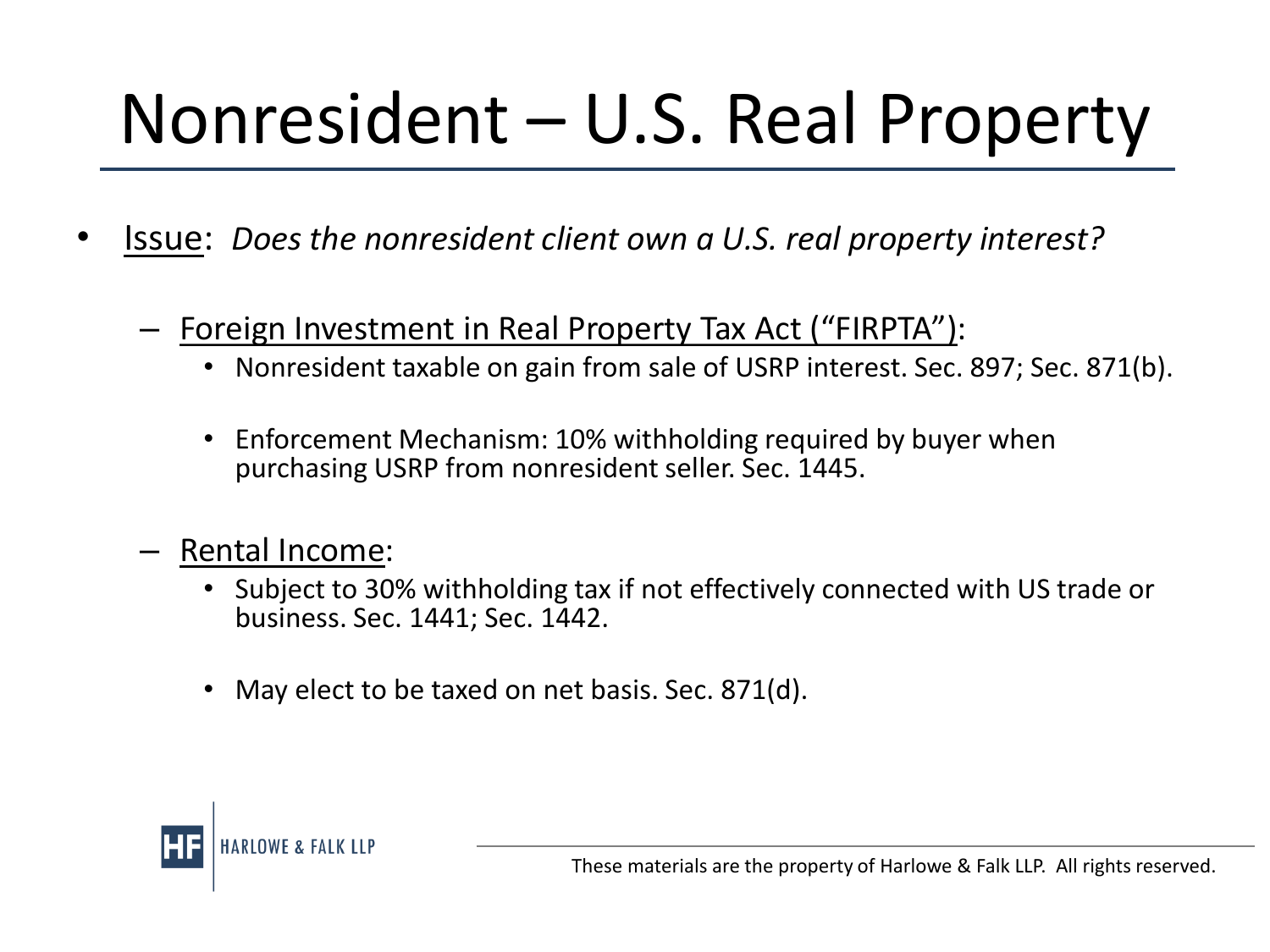#### • **U.S. Holding Company**

- Pros:
	- Liability protection
	- Nonresident owner not required to file U.S. returns (U.S. Corp files)
	- No FIRPTA withholding if U.S. Corp sells U.S. Real Property
	- Gift of stock in U.S. Corp not subject to U.S. gift tax
- Cons:
	- Double taxation (tax at corporate level & potential withholding tax on dividends if no treaty)
	- Nonresident's gross estate will include value of stock at time of death under Sec. 2014(a).
	- At sale of U.S. Corp stock FIRPTA withholding applies if 50% of assets consists of U.S. Real Property
	- Create separate legal entity, and comply with corporate formalities.



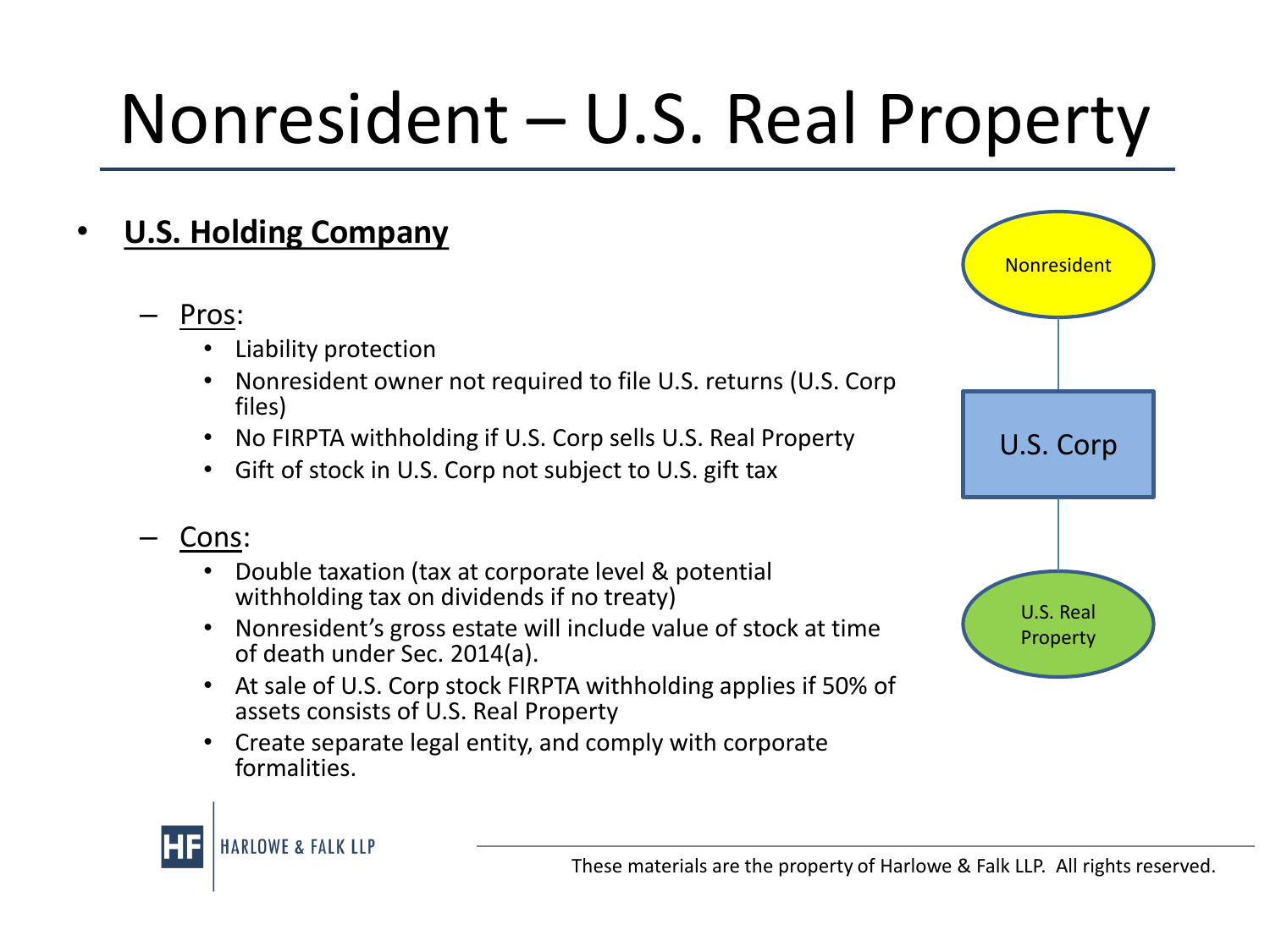- **Foreign Holding Company**
	- Pros:
		- Liability protection
		- Nonresident owner not required to file U.S. returns (FC files)
		- No FIRPTA withholding when sell FC stock
		- No U.S. Gift or Estate tax

#### Cons:

- FIRPTA withholding if FC sells U.S. real property.
- Risk that branch profits tax applies at 30% of "dividend equivalent amount".
- Create separate legal entity, and comply with corporate formalities.



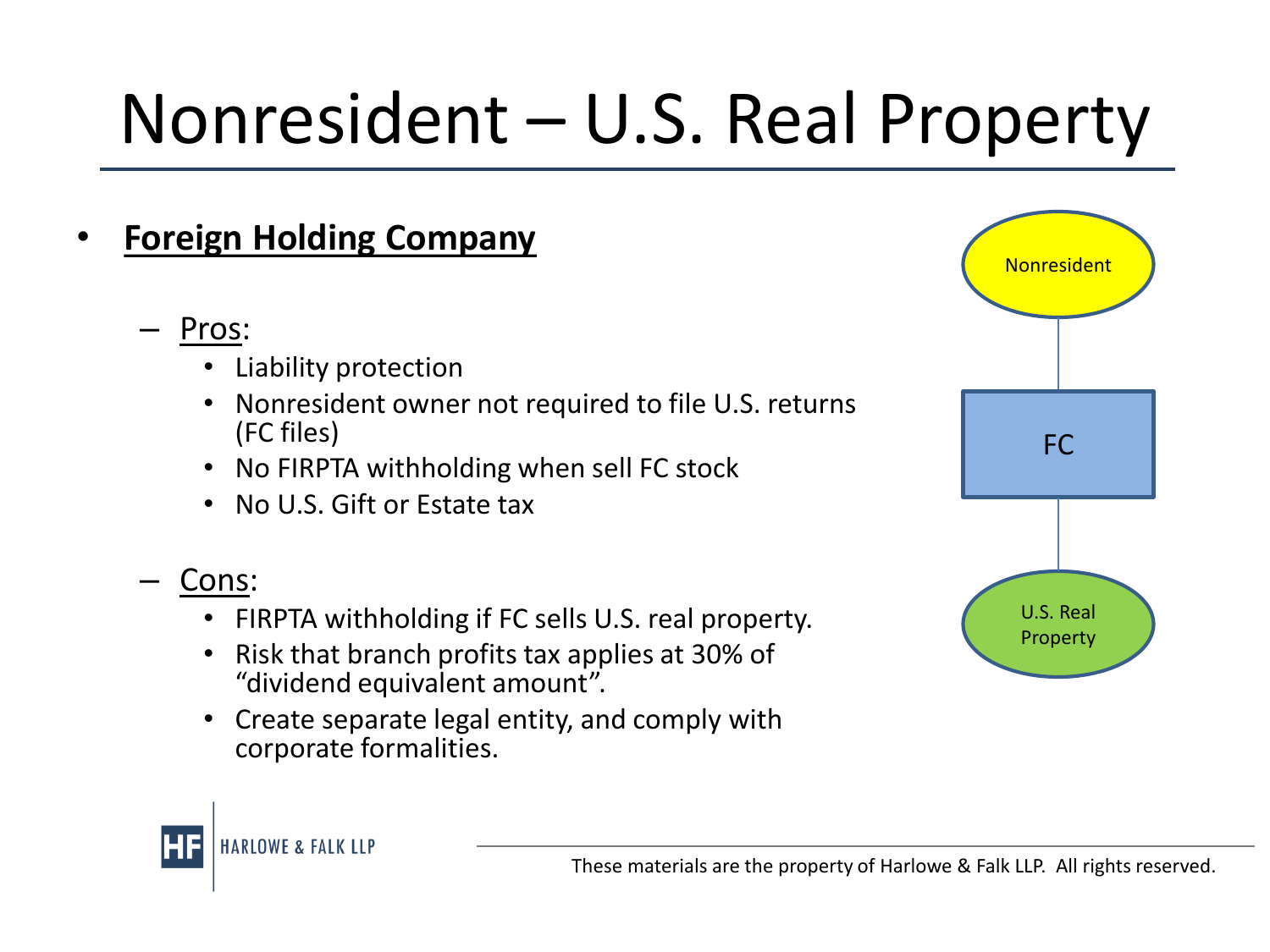

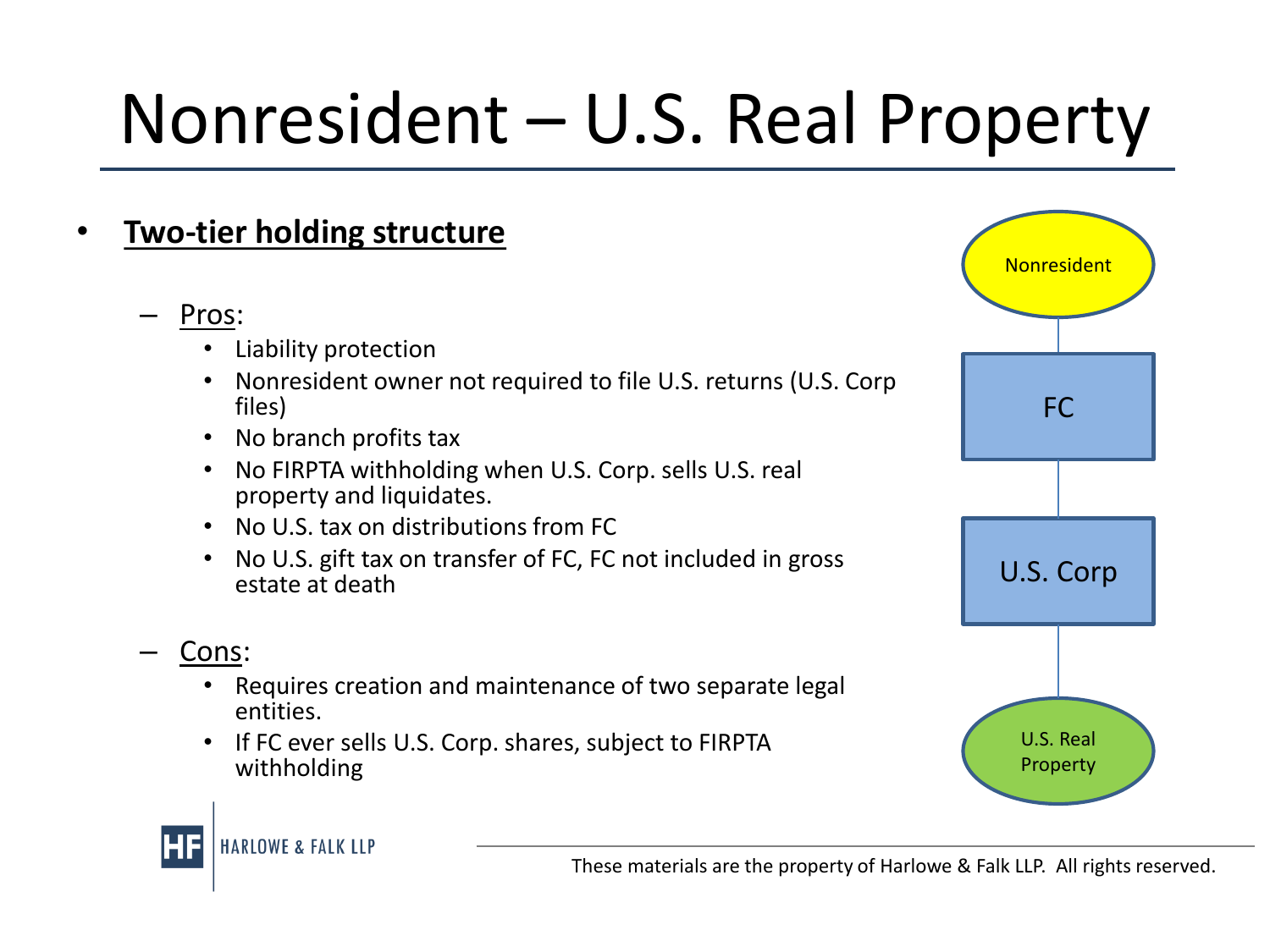## **Export Tax Incentive: IC-DISC**

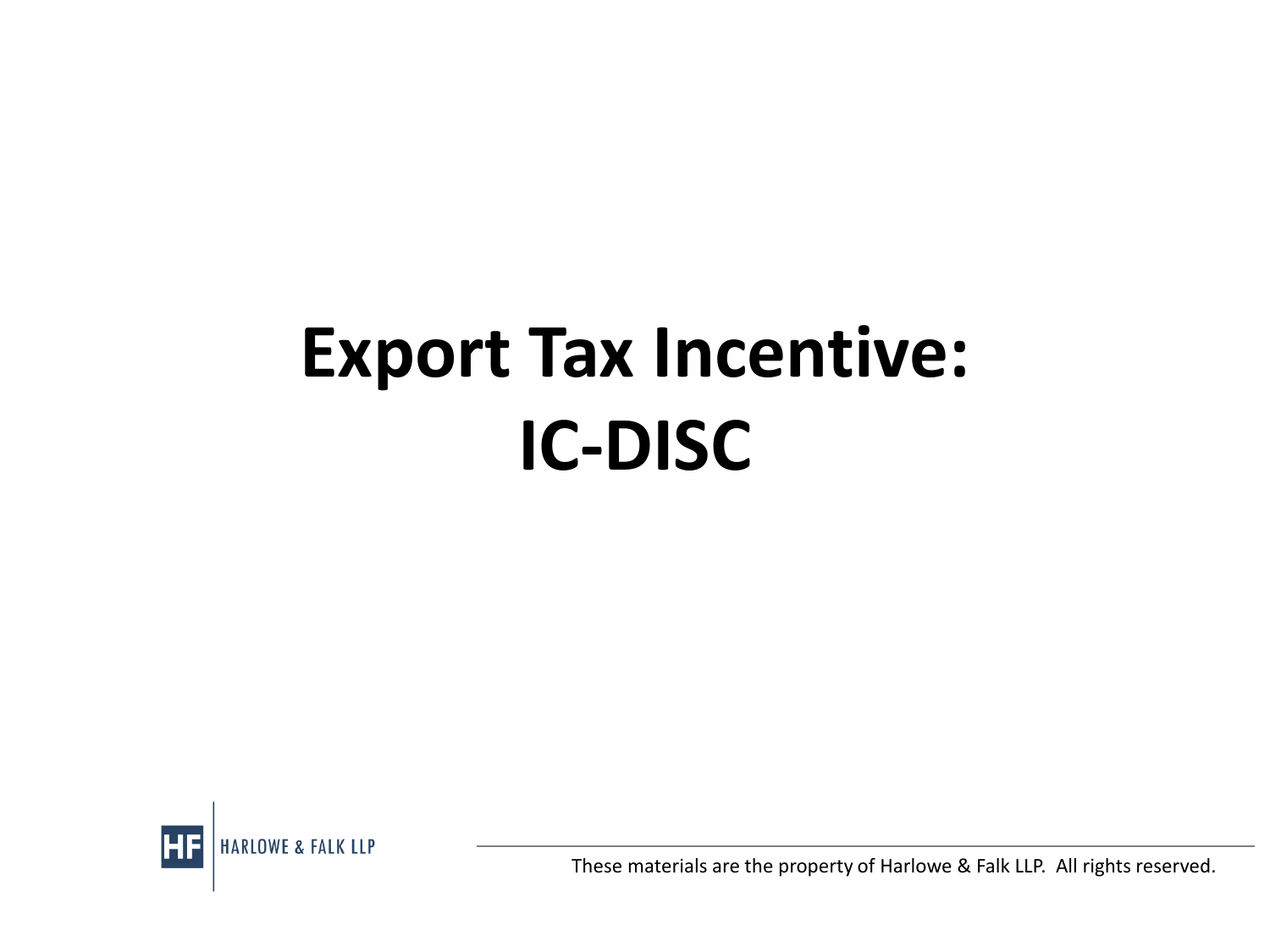## Example of an IC-Disc Structure

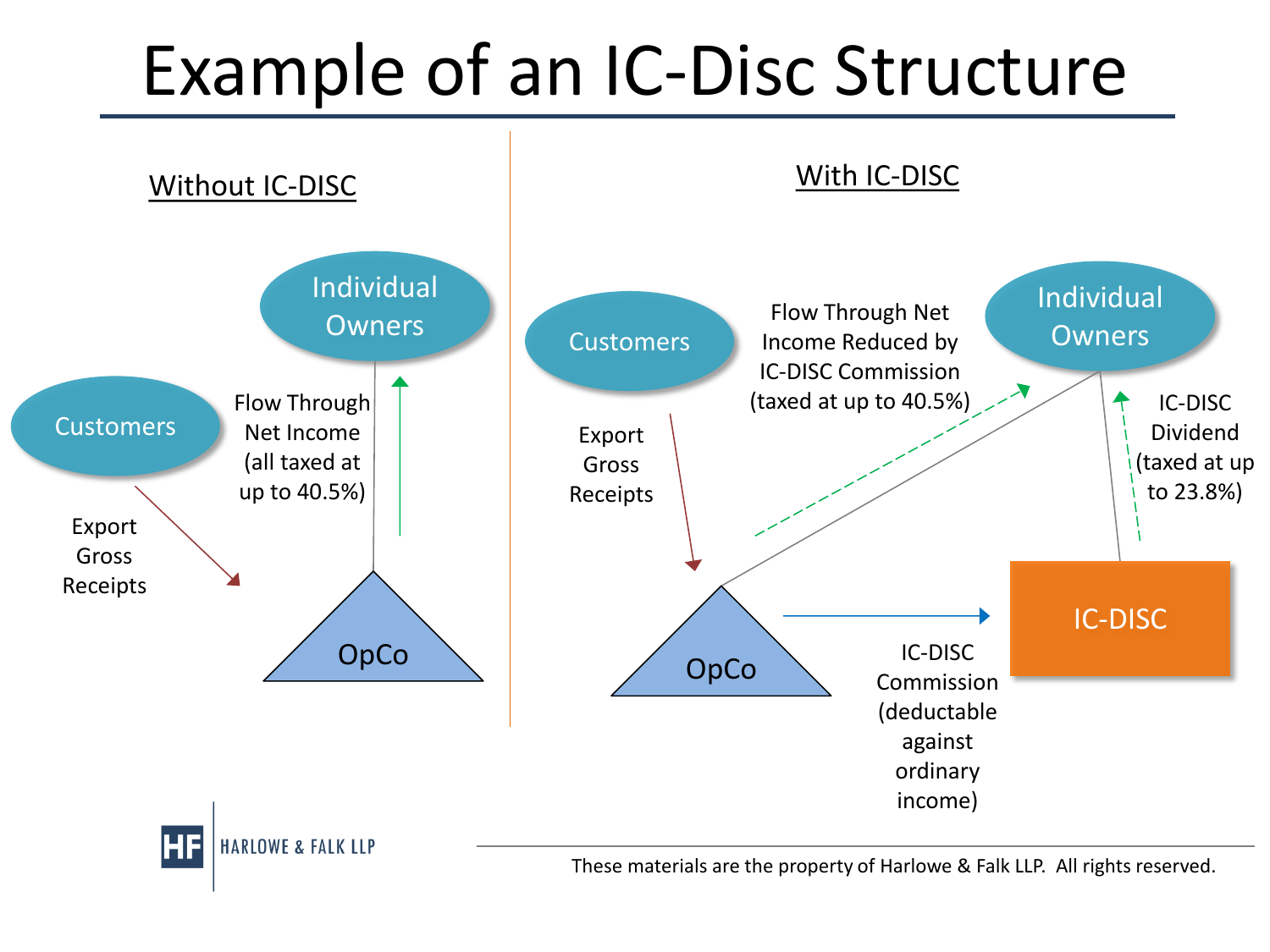## IC-DISC Benefits

Amounts paid by an operating company to its related IC-DISC (usually commissions) are deductible to the operating company. An IC-DISC generally does not pay corporate income tax on its income. This yields two primary benefits:

- **1) Lower Tax Rate**: Companies without an IC-DISC realize income at ordinary rates, currently up to 40.5% (35% for corporations). Income permitted to flow through the IC-DISC reduces the income taxed at these rates, and such income is not taxed in the hands of the IC-DISC. When the IC-DISC distributes earnings to the shareholders, they represent dividend income, which may be taxable at qualified rates (currently 15% - 23.8%).
- **2) Tax Deferral** An IC-DISC is permitted to retain earnings attributable to the first \$10,000,000 of gross receipts, deferring taxation to its shareholders. An interest charge is imposed on the deferred tax amounts, and the rate is determined by the "base period T-bill rate" (currently a fraction of a percent). This amounts to a low interest loan from the government in the amount of the deferred tax liability, and may be an attractive borrowing option in the current low-interest rate environment. Funds retained by an IC-DISC may generally be loaned back to the related business (subject to conditions which require careful monitoring).

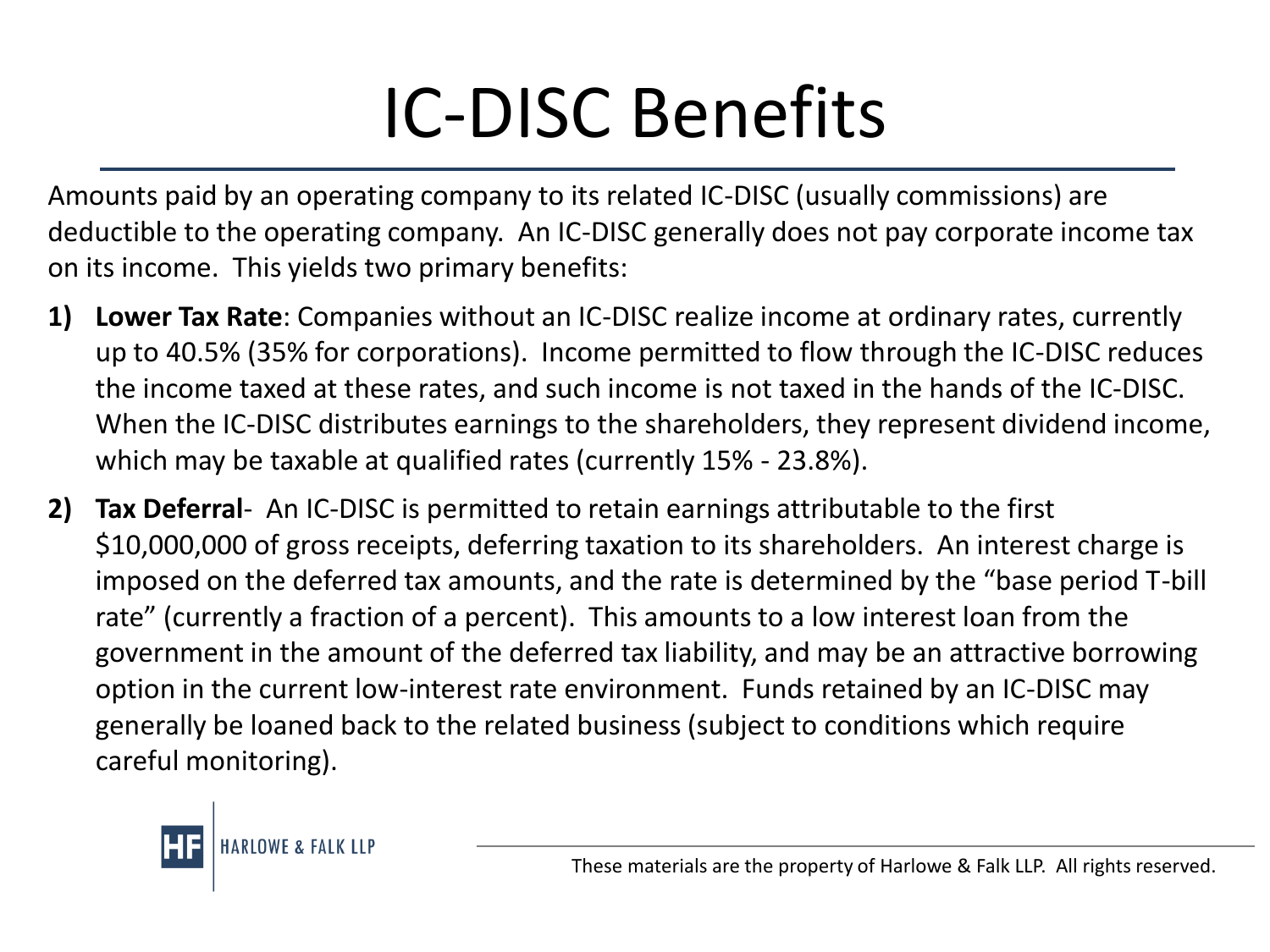# Calculating IC-DISC Commissions

Although an IC-DISC may be structured as purely a paper corporation, the tax laws allow the related business (owned by the same shareholders) to pay the IC-DISC a deductible commission each year.

Two general methods for determining the IC-DISC's commission are allowed:

- 1) The **4 percent of qualified export receipts** method:
	- Under this method, the commission payable to the IC-DISC may be up to 4 percent of the related taxpayer's gross "qualified export receipts".
- 2) The **50 percent of combined export taxable income** method:
	- Under this method, the commission payable to the IC-DISC may be up to 50 percent of the taxable income realized by the taxpayer on "qualified export receipts." In determining the taxable income, expenses of the taxpayer must be allocated and apportioned between export and non-export receipts based upon special international tax apportionment rules.

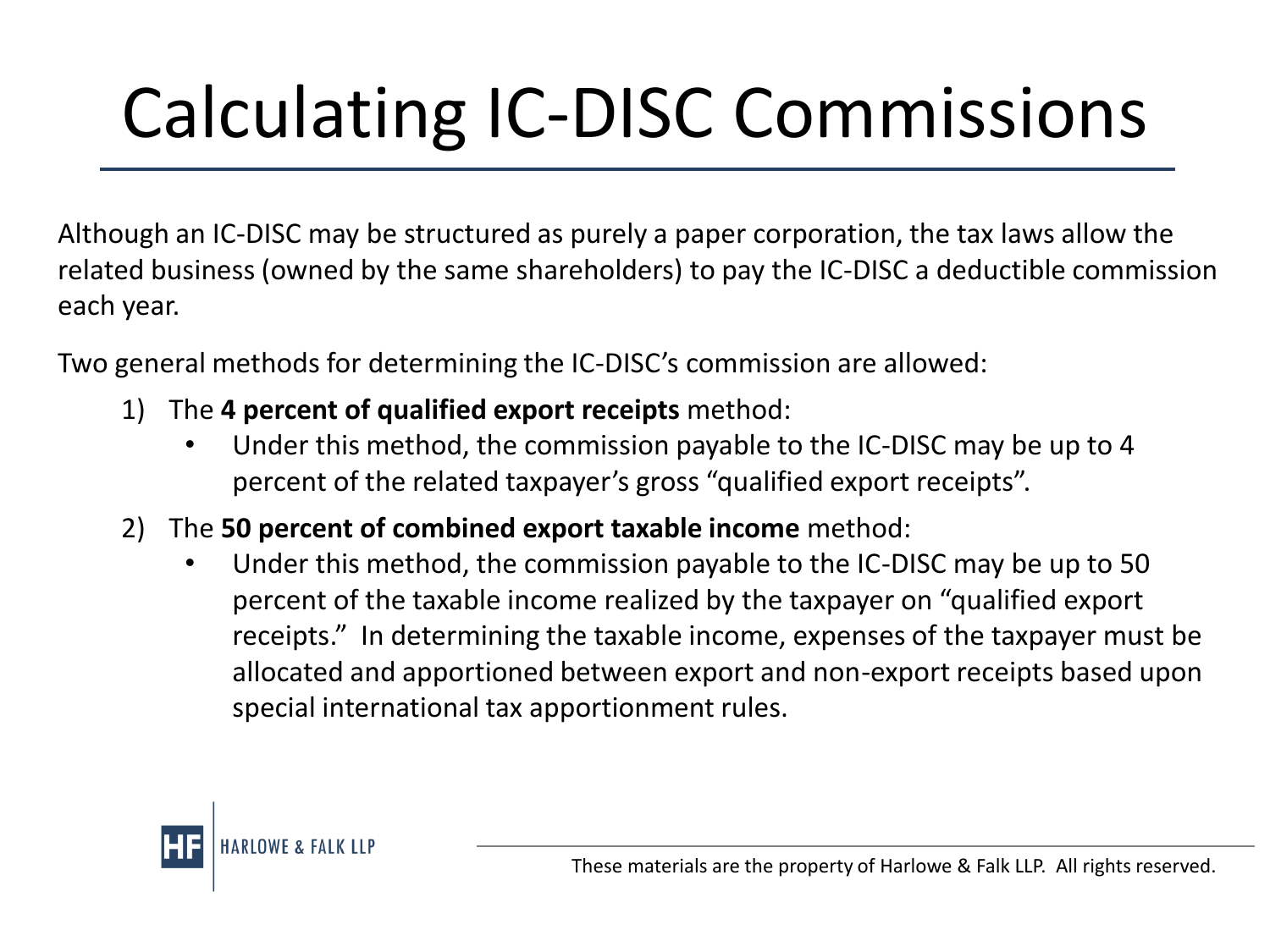## IC-DISC Rate Benefits Comparison

| <b>Without IC-DISC</b>                          |            | <b>With IC-DISC</b>                                       |            |
|-------------------------------------------------|------------|-----------------------------------------------------------|------------|
| <b>Total Gross Export Receipts</b>              | 10,000,000 | <b>Total Gross Export Receipts</b>                        | 10,000,000 |
| <b>Allocated Direct &amp; Indirect Expenses</b> | 8,000,000  | <b>Allocated Direct &amp; Indirect Expenses</b>           | 8,000,000  |
| <b>Taxable Income</b>                           | 2,000,000  | <b>Taxable Income</b>                                     | 2,000,000  |
|                                                 |            |                                                           |            |
| <b>Partners' Marginal Tax Rate</b>              | 40.5%      | <b>Commission - 4% of Gross Receipts Method</b>           | 400,000    |
| <b>Total Tax Paid</b>                           | 810,000    | <b>Commission - 50% of Combined Taxable Income Method</b> | 1,000,000* |
| <b>Net Cash Flow</b>                            | 1,190,000  | <b>Maximum Estimated Commission</b>                       | 1.000,000  |

| <b>Without IC-DISC</b>                                                                                                                                     |            | <b>With IC-DISC</b>                                                                                                           |                                   |  |
|------------------------------------------------------------------------------------------------------------------------------------------------------------|------------|-------------------------------------------------------------------------------------------------------------------------------|-----------------------------------|--|
| <b>Total Gross Export Receipts</b>                                                                                                                         | 10,000,000 | <b>Total Gross Export Receipts</b>                                                                                            | 10,000,000                        |  |
| <b>Allocated Direct &amp; Indirect Expenses</b>                                                                                                            | 8,000,000  | <b>Allocated Direct &amp; Indirect Expenses</b>                                                                               | 8,000,000                         |  |
| <b>Taxable Income</b>                                                                                                                                      | 2,000,000  | <b>Taxable Income</b>                                                                                                         | 2,000,000                         |  |
| <b>Partners' Marginal Tax Rate</b>                                                                                                                         | 40.5%      | <b>Commission - 4% of Gross Receipts Method</b>                                                                               | 400,000                           |  |
| <b>Total Tax Paid</b>                                                                                                                                      | 810,000    | Commission - 50% of Combined Taxable Income Method                                                                            | 1,000,000*                        |  |
| <b>Net Cash Flow</b>                                                                                                                                       | 1,190,000  | <b>Maximum Estimated Commission</b>                                                                                           | 1.000,000                         |  |
| Note: Rates are estimates and include newly instituted<br>Medicare taxes. The applicable rates may vary based on a<br>taxpayer's individual circumstances. |            | <b>Applicable Tax Rate</b><br>Taxable Income subject to 40.5% tax rate (1M minus 500K<br>deduction)<br>Tax paid at 40.5% rate | 40.5%<br>1,000,000<br>405,000     |  |
| * Actual IC-DISC commissions may be greater through the<br>application of transaction by transaction analysis                                              |            | <b>Qualified Dividend Rate</b>                                                                                                | 23.8%                             |  |
| ** Payment of these taxes can be deferred, subject to an<br>interest charge.                                                                               |            | Commission Amount subject to 23.8% tax rate<br>Tax paid at 23.8% rate<br><b>Total Tax Paid</b>                                | 1,000,000<br>238,000**<br>643,000 |  |
|                                                                                                                                                            |            | <b>Net Cash Flow</b><br><b>Estimated Net Cash Benefit from IC-DISC</b>                                                        | 1,357,000<br>167,000              |  |
| $\overline{1}$                                                                                                                                             |            |                                                                                                                               |                                   |  |

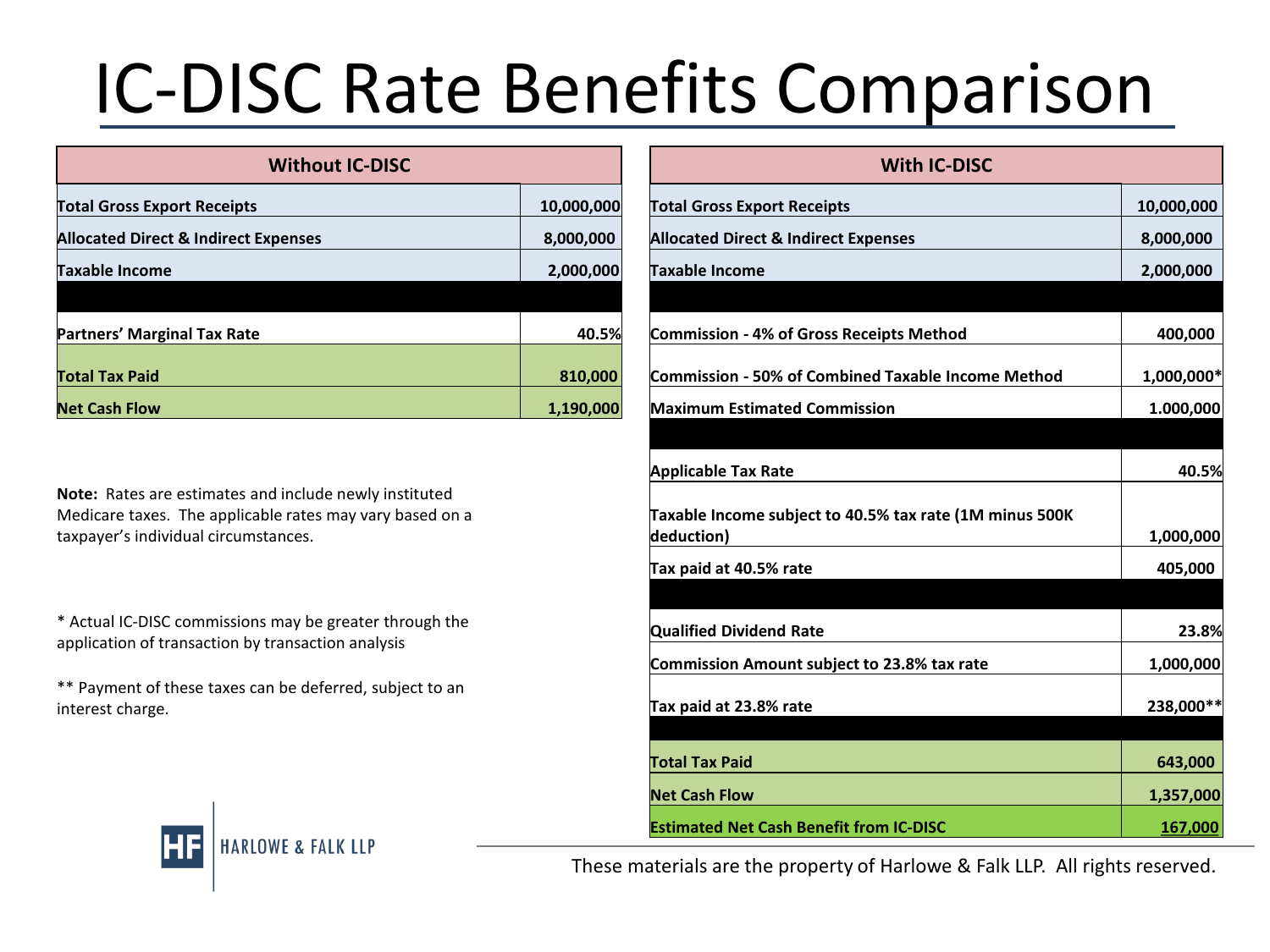## **Expatriation**

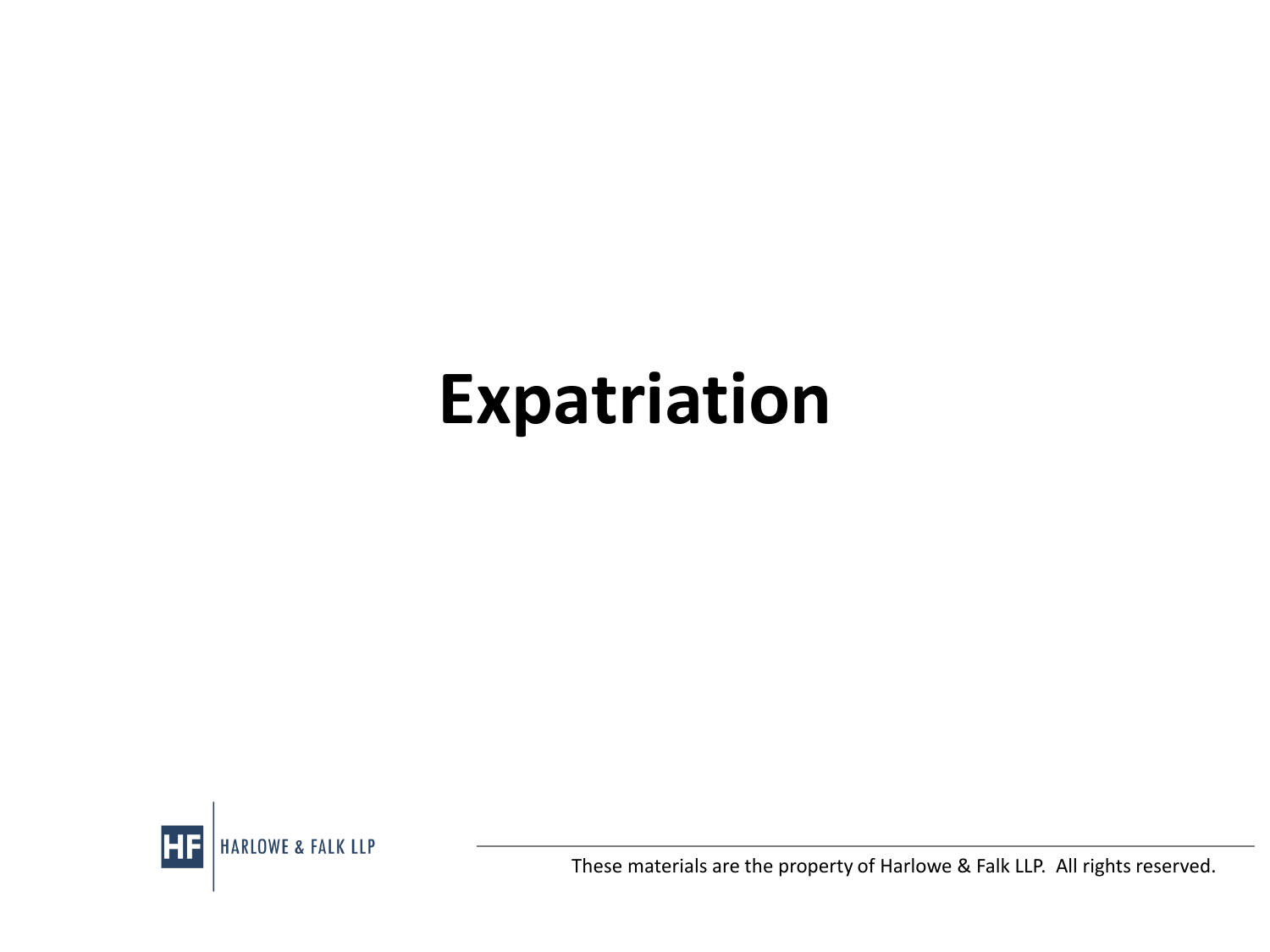## Expatriation Tax

- Issue #1: *When does the expatriation tax apply?*
	- **Expatriate**
		- U.S. citizen relinquishes citizenship; or
		- Long Term Permanent Resident (Green Card Holder in 8 of previous 15 years) terminates residency.

#### • **Covered Expatriate**

- a) Tax liability test: Average net tax liability of previous 5 years of \$124K or more;
- b) Net worth test: Net worth of \$2M or more; or
- c) Fails to certify that has complied with all federal income tax obligations for preceding 5 years (File Form 8854).

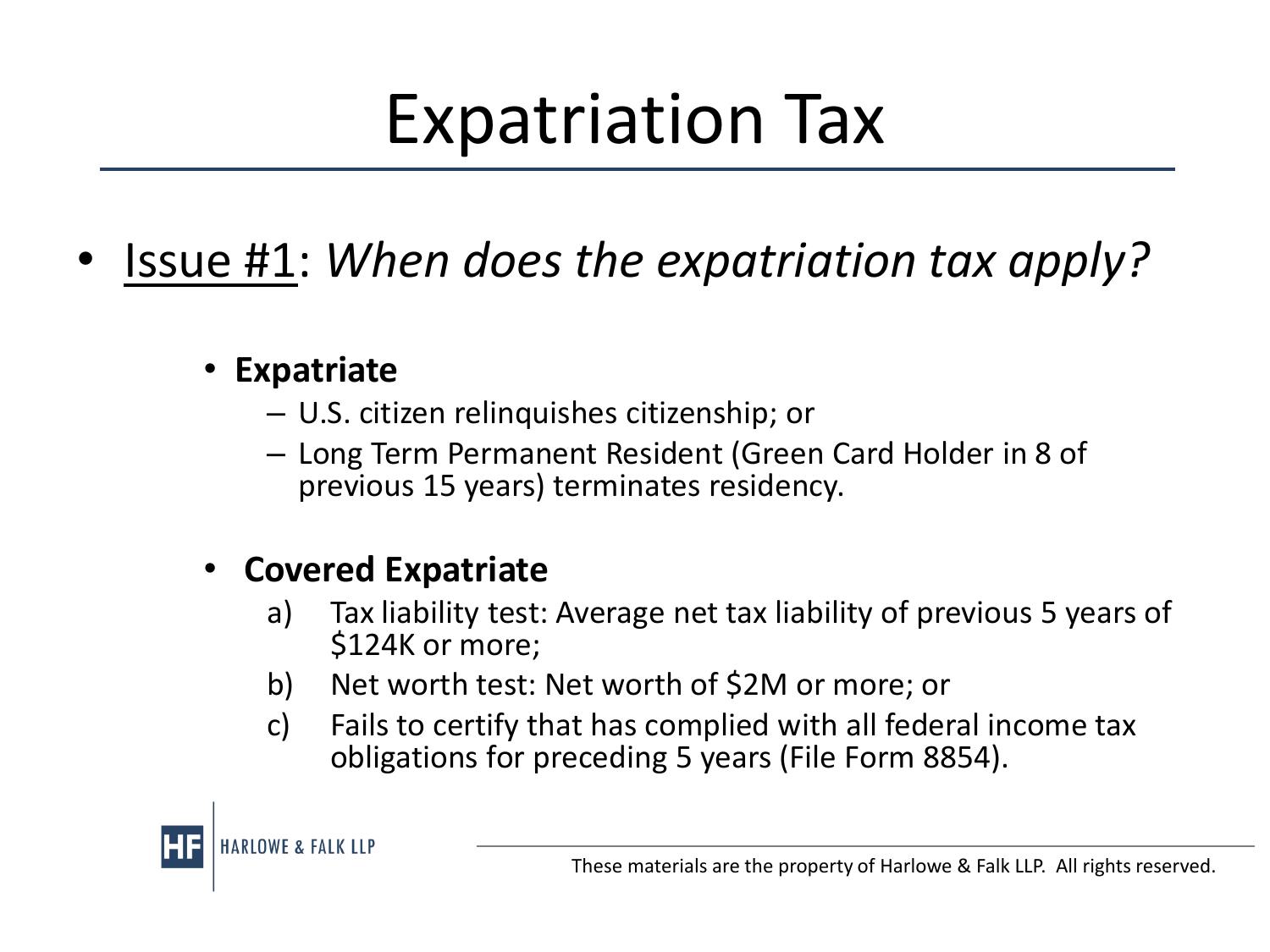## Expatriation Tax

- Issue #2: *How is the client taxed?* 
	- Taxable under mark-to-market regime
	- Treated as if expatriate sold all property on day prior to expatriation
	- Taxable to extent net gain exceeds \$600K

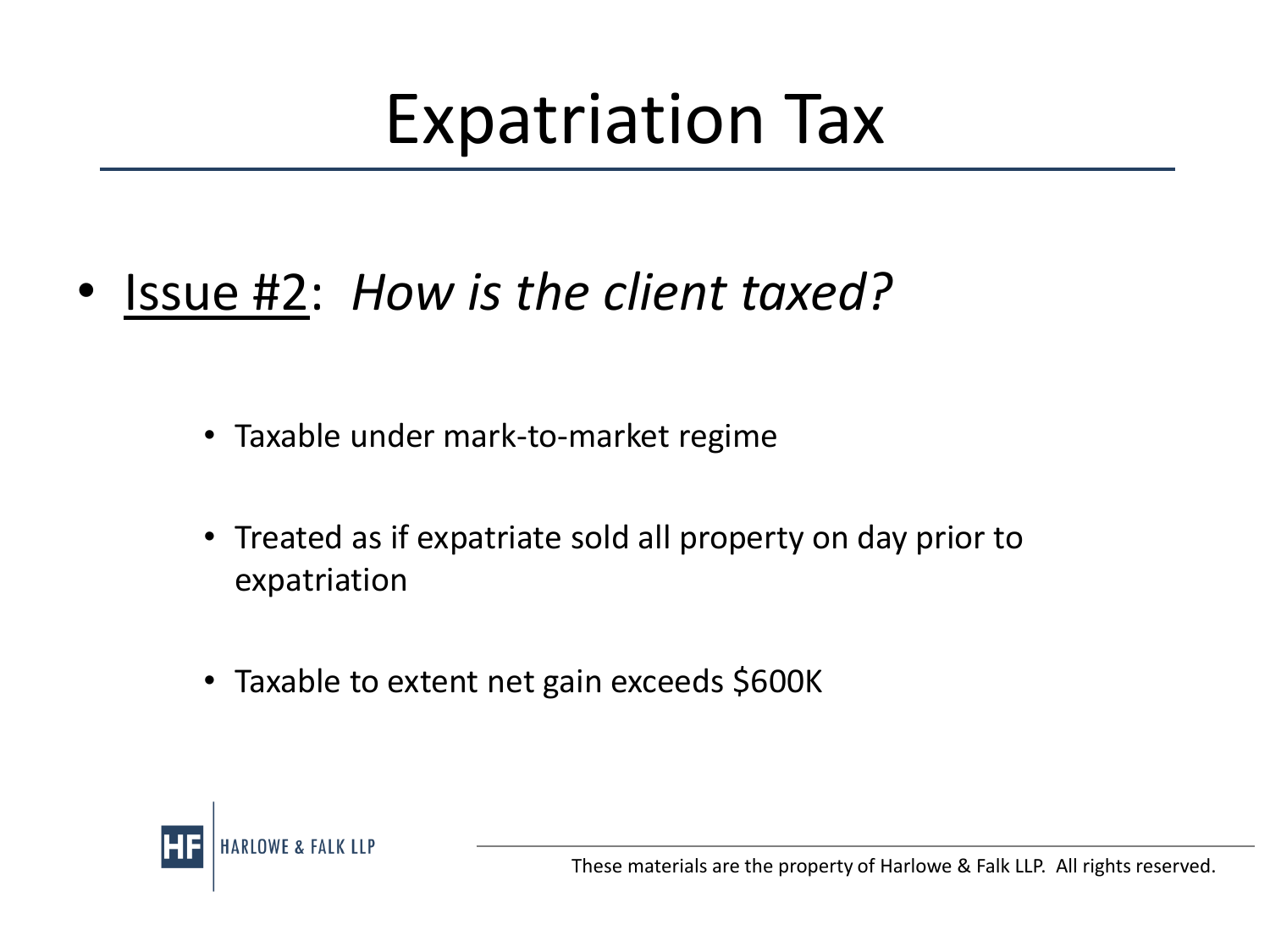### **International Filing Requirements, FATCA and the OVDP**

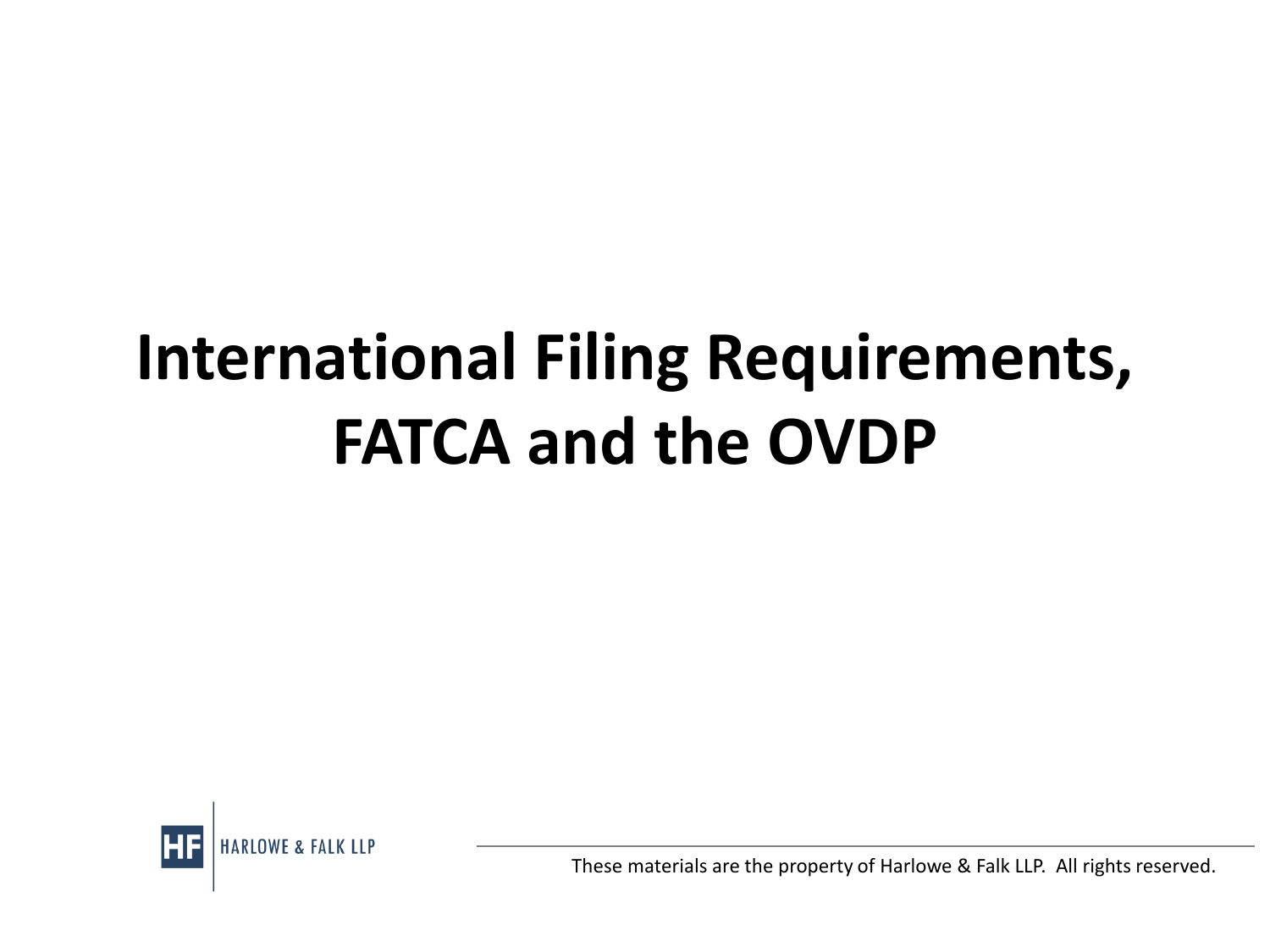## Filing Requirements

- Common International Filing Requirements:
	- **TD F 90-22.1**  Foreign Bank Account Reporting ("FBAR")
	- **Form 5471**  Information Filing with Respect to Certain Foreign Corporations
	- **Form 8621**  Information return for shareholder of PFIC
	- **Form 3520**, **Form 3520A** Foreign Trusts & Receipt of Certain Foreign Gifts
	- **Form 8865**  Foreign partnership
	- **Form 8858**  Foreign DRE (e.g., single member LLC)
	- **Form 8938** Foreign Account Tax Compliance Act ("FATCA")

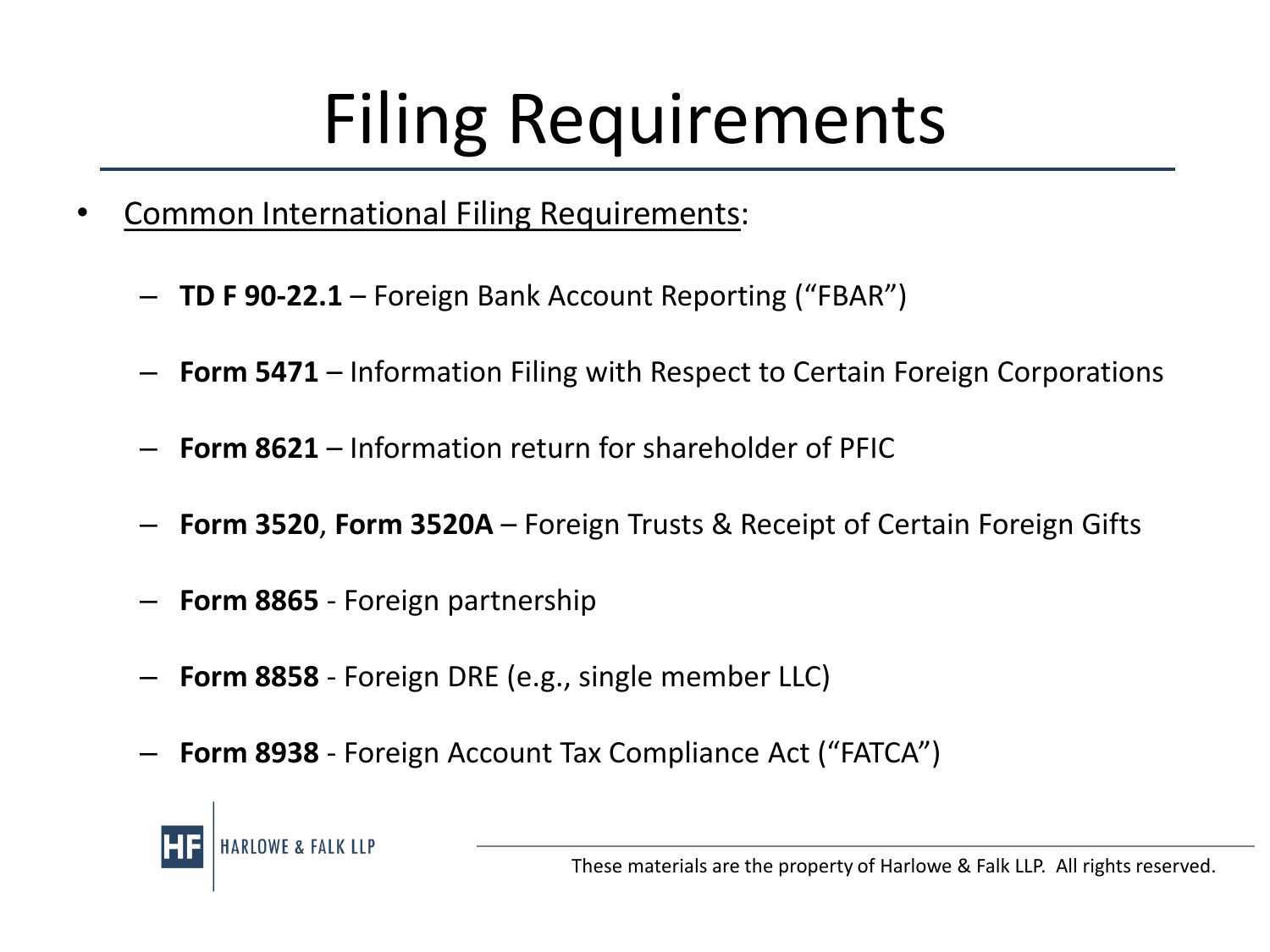### Potential Penalties for Failing to File

- Penalties:
	- Potential \$100,000/ \$10,000 penalty
- Accuracy Related Penalty for Underpayment of Tax
- Potential to toll statute of limitations
- Potential criminal prosecution

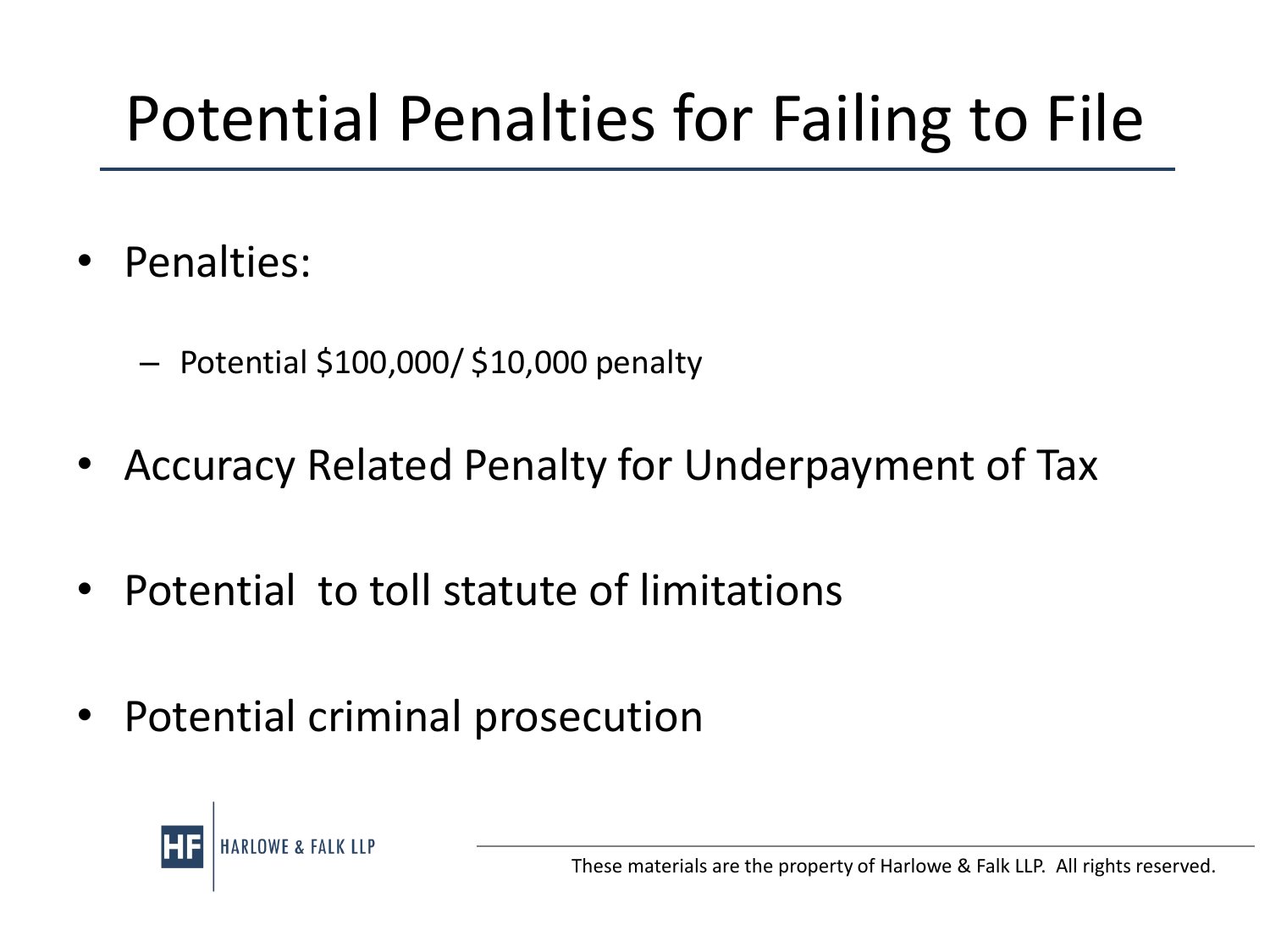## FATCA

- Part of 2010 HIRE Act
- Two Parts:
	- 1. New Filing Requirement if Specified Foreign Financial Assets exceed threshold
		- Filing threshold: **taxpayer living in the US**
			- *Files Unmarried, Married Filing Separately*: Value of assets greater than \$50,000 on the last day of the tax year or greater than \$75,000 on any day during the year
			- *Files Married Filing Jointly*: Value of assets greater than \$100,000 on the last day of the tax year or greater than \$150,000 on any day during the tax year
		- Filing threshold: **taxpayer living abroad**
			- *Files Unmarried, Married Filing Separately*: Value of assets is greater than \$200,000 on the last day of the tax year or greater than \$300,000 on any day during the tax year
			- *Files Married Filing Jointly*: Value of assets is greater than \$400,000 on the last day of the tax year or greater than \$600,000 on any day during the tax year
		- Filing in addition to other filing requirements (i.e., must still file FBAR)
	- 2. U.S. Government Agreements with Foreign Countries

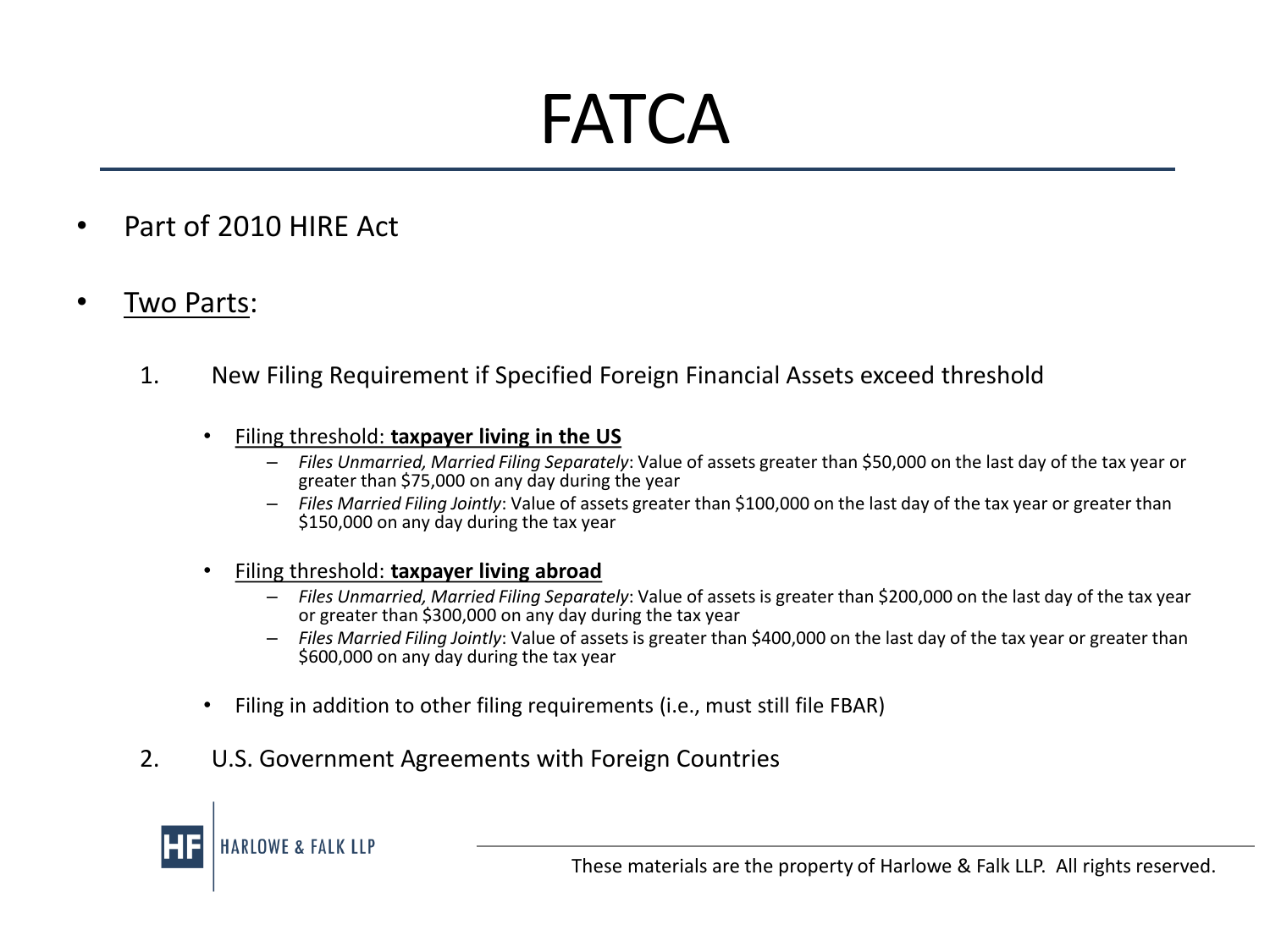## Offshore Voluntary Disclosure Program

- Program in third iteration
	- 2009 & 2011 programs closed, raised \$5.5B of additional tax revenue

#### • **Benefits**:

- Potential criminal amnesty
- Ability to become tax compliant
- Avoid certain penalties
- Generally, ineligible if I.R.S. obtains foreign account information prior to coming forward.